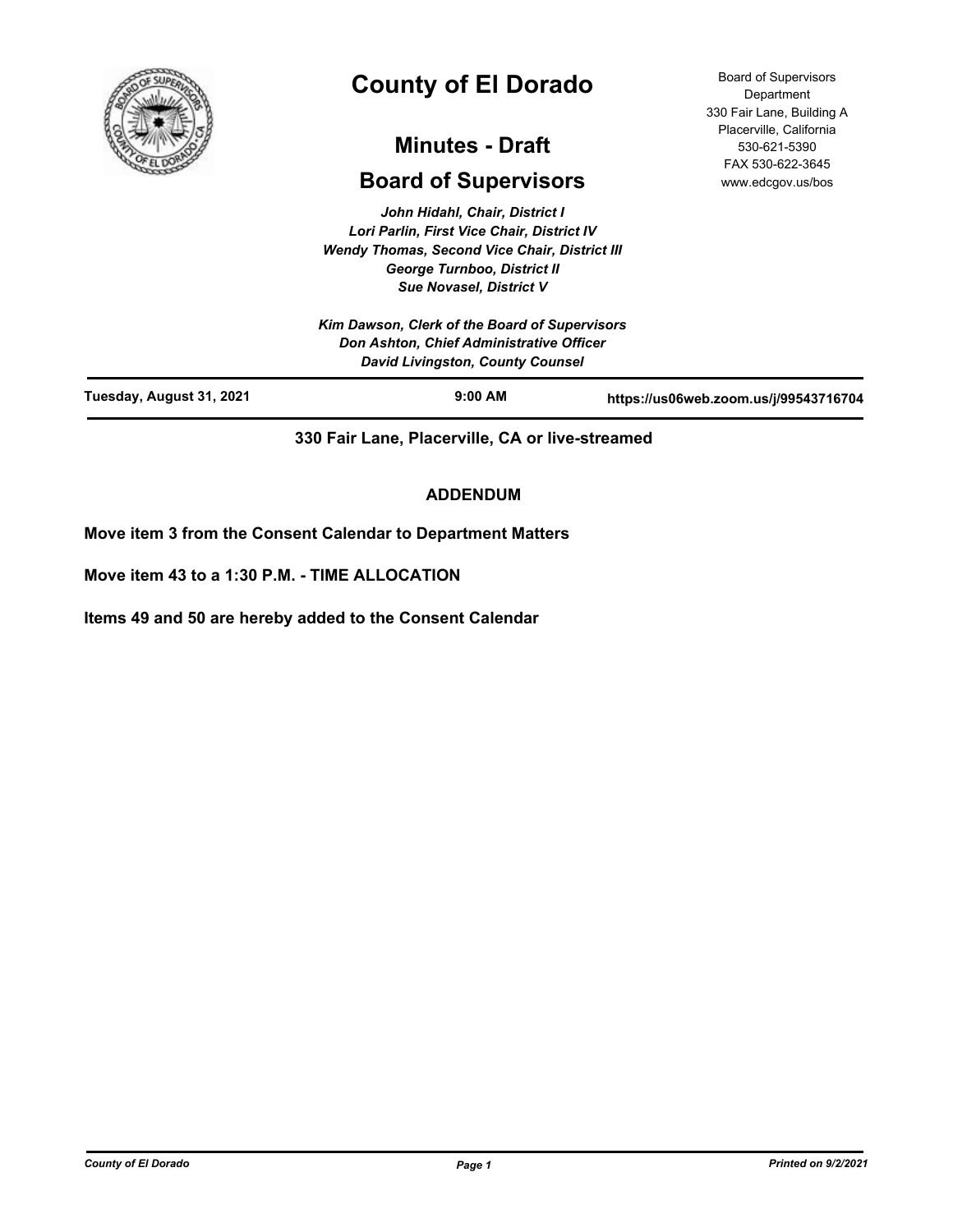**PUBLIC PARTICIPATION INSTRUCTIONS: In accordance with new guidance from the California Department of Public Health, the meeting will be open to the public. The meeting will continue to be live-streamed via Zoom and YouTube.**

**Members of the public may address the Board in-person or via Zoom to make a public comment. Seating is limited and available on a first-come, first-served basis. The public should call into 530-621-7603 or 530-621-7610. The Meeting ID is 995 4371 6704. Please note you will not be able to join the live-stream until the posted meeting start time.**

**To observe the live stream of the Board of Supervisors meeting go to https://zoom.us/j/99543716704.**

**To observe the Board of Supervisors meetings via YouTube, click https://www.youtube.com/channel/UCUMjDk3NUltZJrpw2CL7Zkg.**

**If you are joining the meeting via zoom and wish to make a comment on an item, press the "raise a hand" button. If you are joining the meeting by phone, press \*9 to indicate a desire to make a comment. Speakers will be limited to 3 minutes.**

**By participating in this meeting, you acknowledge that you are being recorded. If you choose not to observe the Board of Supervisors meeting but wish to make a comment on a specific agenda item, please submit your comment via email by 4:00 p.m. on the Monday prior to the Board meeting. Please submit your comment to the Clerk of the Board at edc.cob@edcgov.us. Your comment will be placed into the record and forwarded to the Board of Supervisors.**

**The Clerk of the Board is here to assist you, please call 530-621-5390 if you need any assistance with the above directions to access the meeting or if you would like to participate in the meeting from a conference room at the Government Center in Bldg. A**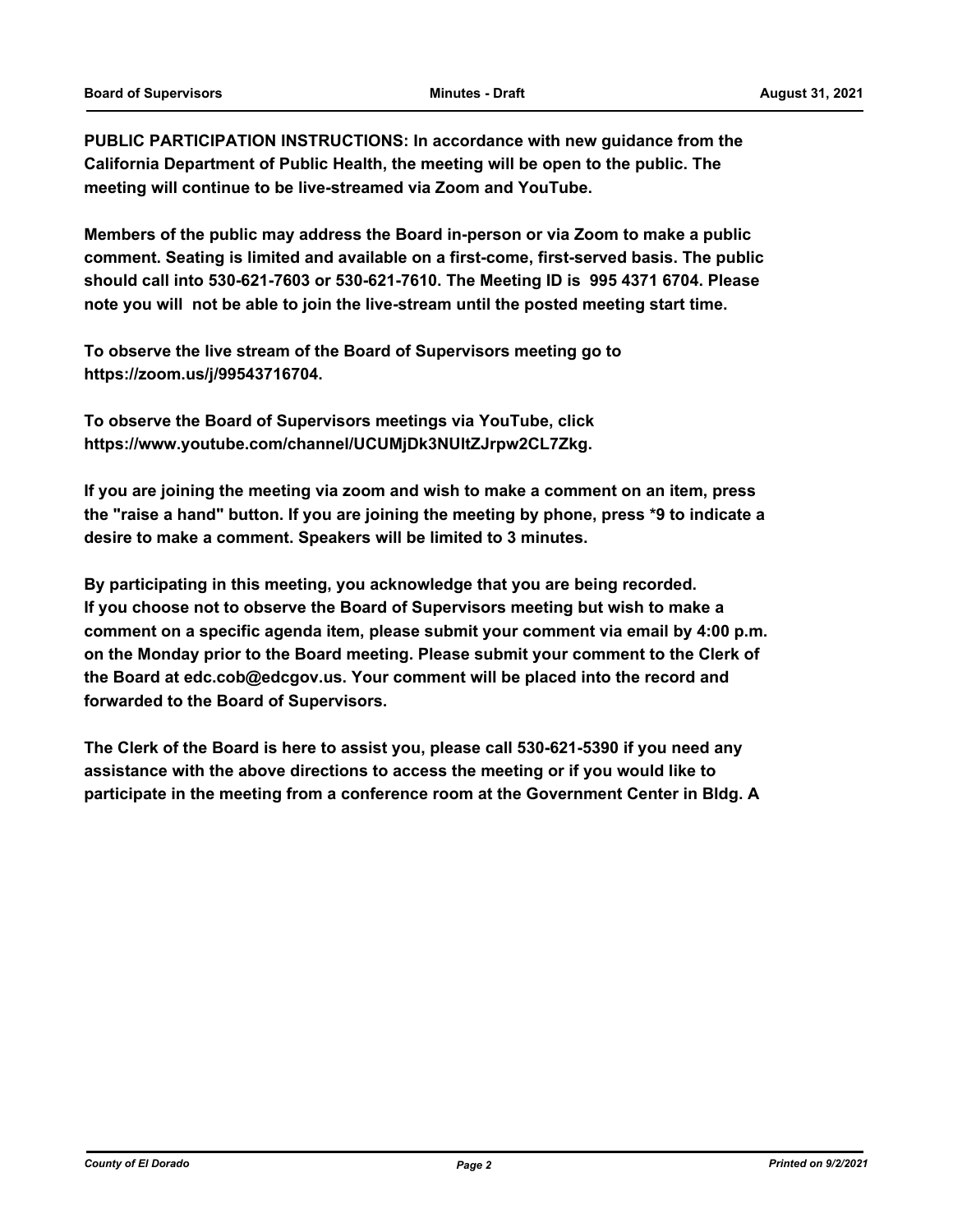# **Vision Statement Safe, healthy and vibrant communities, respecting our natural resources and historical heritage**

# **This institution is an equal opportunity provider and employer.**

Live Web Streaming and archiving of most Board of Supervisors meeting videos, all meeting agendas, supplemental materials and meeting minutes are available on the internet at: http://eldorado.legistar.com/Calendar.aspx

The County of El Dorado is committed to ensuring that persons with disabilities are provided the resources to participate in its public meetings. Please contact the office of the Clerk of the Board if you require accommodation at 530-621-5390 or via email, edc.cob@edcgov.us, preferably no less than 24 hours in advance of the meeting.

The Board of Supervisors is concerned that written information submitted to the Board the day of the Board meeting may not receive the attention it deserves. The Board Clerk cannot guarantee that any FAX, email, or mail received the day of the meeting will be delivered to the Board prior to action on the subject matter.

The Board meets simultaneously as the Board of Supervisors and the Board of Directors of the Air Quality Management District, In-Home Supportive Services, Public Housing Authority, Redevelopment Agency and other Special Districts.

For Purposes of the Brown Act § 54954.2 (a), the numbered items on this Agenda give a brief description of each item of business to be transacted or discussed. Recommendations of the staff, as shown, do not prevent the Board from taking other action.

Materials related to an item on this Agenda submitted to the Board of Supervisors after distribution of the agenda packet are available for inspection during normal business hours in the public viewing packet located in Building A, 330 Fair Lane, Placerville or in the Board Clerk's Office located at the same address. Such documents are also available on the Board of Supervisors' Meeting Agenda webpage subject to staff's ability to post the documents before the meeting.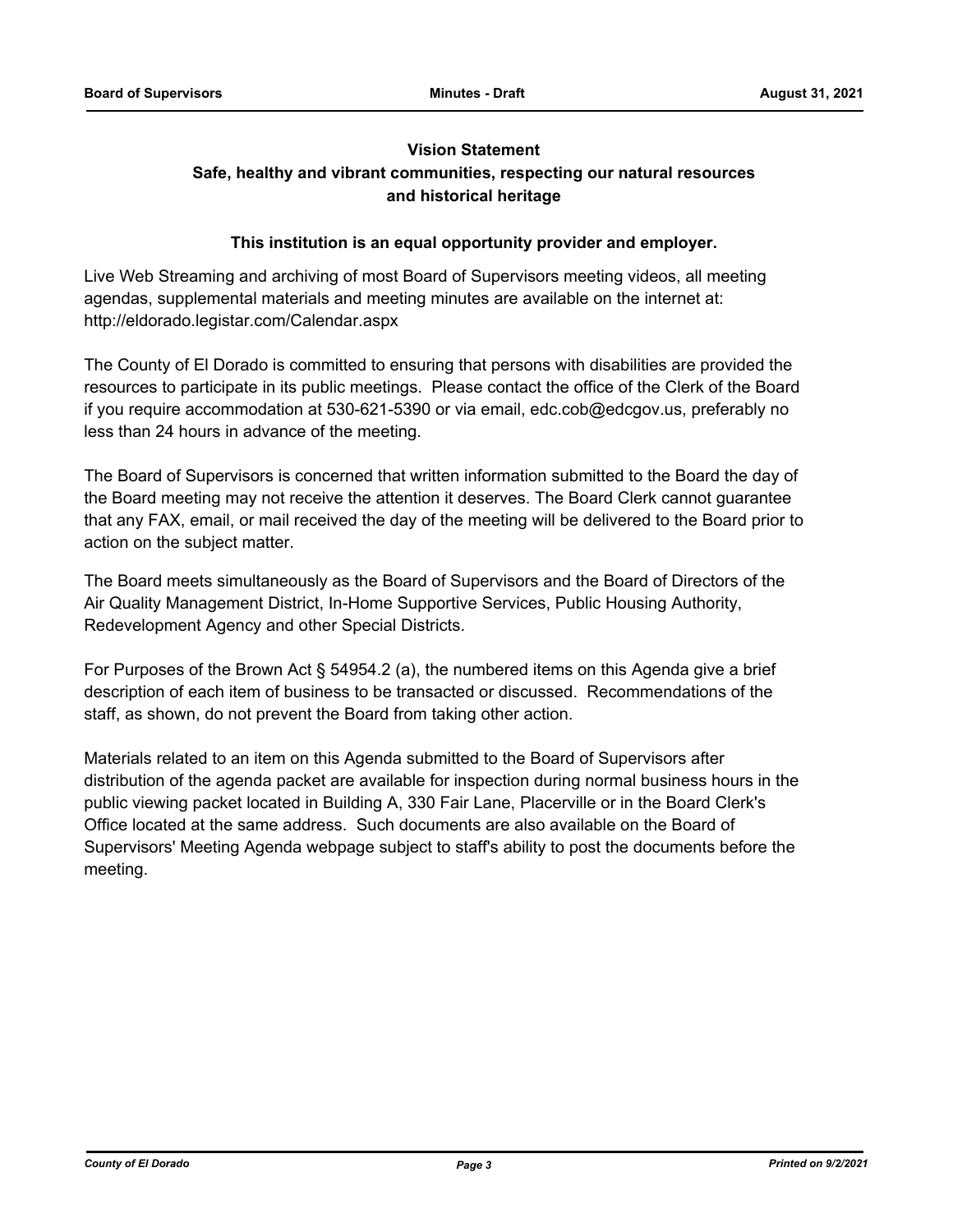# **PROTOCOLS FOR PUBLIC COMMENT**

Public comment will be received at designated periods as called by the Board Chair.

Public comment on items scheduled for Closed Session will be received before the Board recesses to Closed Session.

Except with the consent of the Board, individuals shall be allowed to speak to an item only once.

On December 5, 2017, the Board adopted the following protocol relative to public comment periods. The Board adopted minor revisions to the protocol on March 16, 2021, incorporated herein:

Time for public input will be provided at every Board of Supervisors meeting. Individuals will have three minutes to address the Board. During noticed public hearings, individuals authorized by organizations to speak to organizational positions may request additional time, up to five minutes.

Public comment on certain agenda items designated and approved by the Board may be treated differently within specific time limits per speaker or a limit on the total amount of time designated for public comment. It is the intent of the Board that quasi-jurisdictional matters have additional flexibility depending on the nature of the issue. It is the practice of the Board to allocate 20 minutes for public comment during Open Forum and for each agenda item to be discussed.

Individual Board members may ask clarifying questions but will not engage in substantive dialogue with persons providing input to the Board.

If a person providing input to the Board creates a disruption by refusing to follow Board guidelines, the Chair of the Board may take the following actions:

Step 1. Request the person adhere to Board guidelines. If the person refuses, the Chair may turn off the speaker's microphone.

Step 2. If the disruption continues, the Chair may order a recess of the Board meeting.

Step 3. If the disruption continues, the Chair may order the removal of the person from the Board meeting.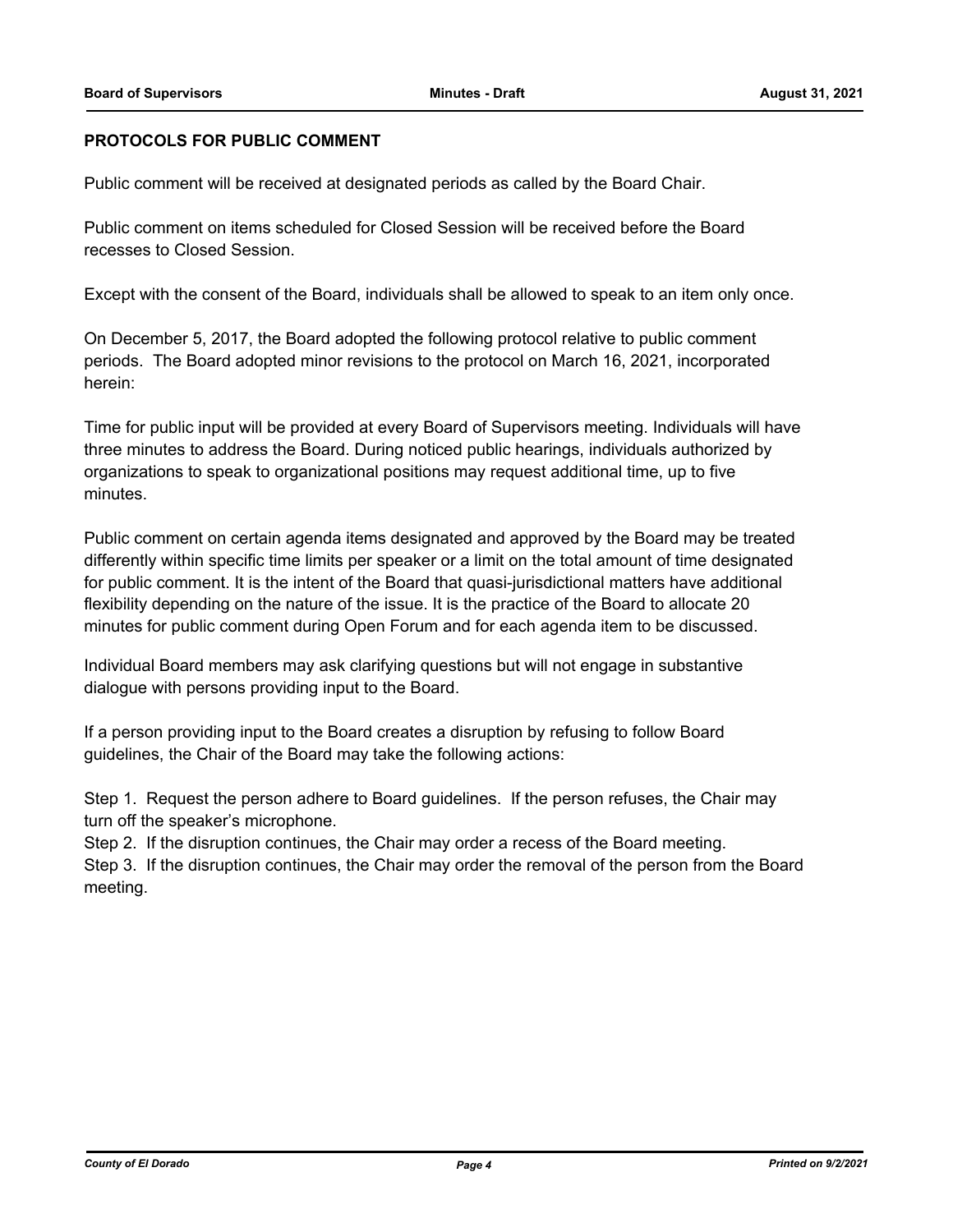#### **9:00 A.M. - CALLED TO ORDER**

Present: 5 - Supervisor Novasel, Supervisor Hidahl, Supervisor Parlin, Supervisor Thomas and Supervisor Turnboo

#### **INVOCATION AND PLEDGE OF ALLEGIANCE TO THE FLAG**

**Rabbi Evon Yakar from the Temple Bat Yam gave the Invocation.**

**Supervisor Thomas led the Pledge of Allegiance to the Flag.**

### **ADOPTION OF THE AGENDA AND APPROVAL OF CONSENT CALENDAR**

*Public Comment: R. Michelson, K. Payne, J. Gainsbourgh, K. Greenwood, M. Lane, J. Hire, M. Rodriguez, L. Cauchon, K. Davis*

**A motion was made by Supervisor Thomas, seconded by Supervisor Turnboo to Adopt the Agenda and Approve the Consent Calendar with the following changes:**

**Pull items 14 and 32 for discussion.**

**Yes:** 4 - Novasel, Hidahl, Thomas and Turnboo

**Noes:** 1 - Parlin

The Board may make any necessary additions, deletions or corrections to the agenda including moving items to or from the Consent Calendar and adopt the agenda and the Consent Calendar with one single vote. A Board member may request an item be removed from the Consent Calendar for discussion and separate Board action. At the appropriate time as called by the Board Chair, members of the public may make a comment on matters on the Consent Calendar prior to Board action.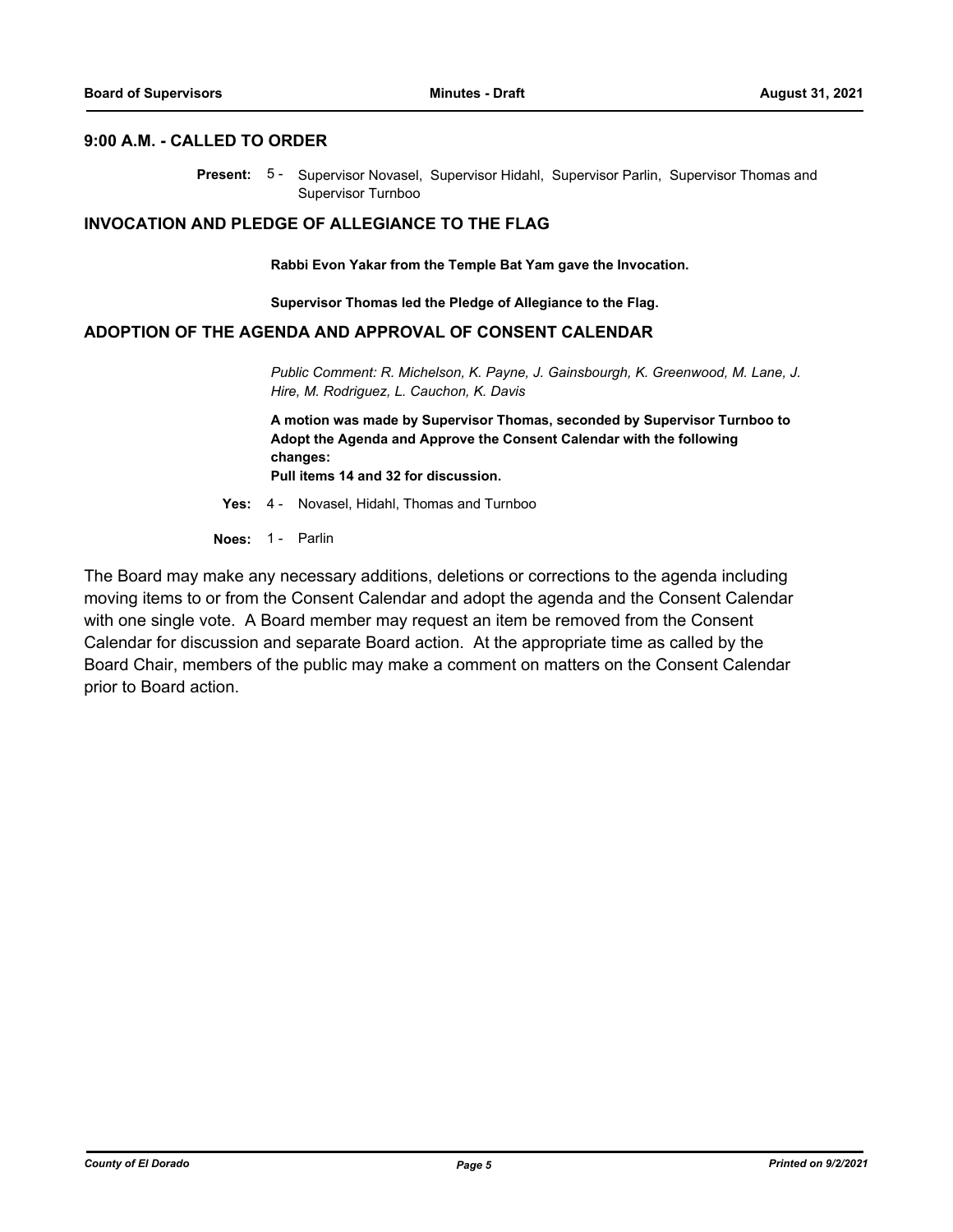# **CONSENT CALENDAR**

**1.** [21-1405](http://eldorado.legistar.com/gateway.aspx?m=l&id=/matter.aspx?key=30300) Clerk of the Board recommending the Board Approve the minutes from the special meeting on August 19, 2021 and the regular meeting on August 24, 2021.

**This matter was Approved on the Consent Calendar.**

#### **GENERAL GOVERNMENT - CONSENT ITEMS**

**2.** [21-1399](http://eldorado.legistar.com/gateway.aspx?m=l&id=/matter.aspx?key=30294) Chief Administrative Officer recommending the Board adopt and authorize the Chair to sign Resolution **109-2021** amending the current Personnel Allocation Resolution to add 1.00 FTE Administrative Analyst Supervisor and 1.00 FTE Sr. Administrative Analyst in the Chief Administrative Office.

**FUNDING:** American Rescue Plan Act.

**Resolution 109-2021 was Adopted upon Approval of the Consent Calendar.**

**3.** [21-1373](http://eldorado.legistar.com/gateway.aspx?m=l&id=/matter.aspx?key=30268) Chief Administrative Office recommending the Board to consider the following:

> 1) Adopt and authorize the Chair to sign Resolution **108-2021** to waive the 180 day waiting period for extra help employment of a CalPERS retired annuitant in order to fill a critically needed position within the Chief Administrative Office;

2) Authorize appointment of Greg Stanton as an extra help Principal Management Analyst, effective September 11, 2021; and 3) Authorize an exception to the Personnel Rule 604.3 to hire at Step 5 (\$61.88 hourly);

**FUNDING:** General Fund.

**This matter was moved from the Consent Calendar to Department Matters.**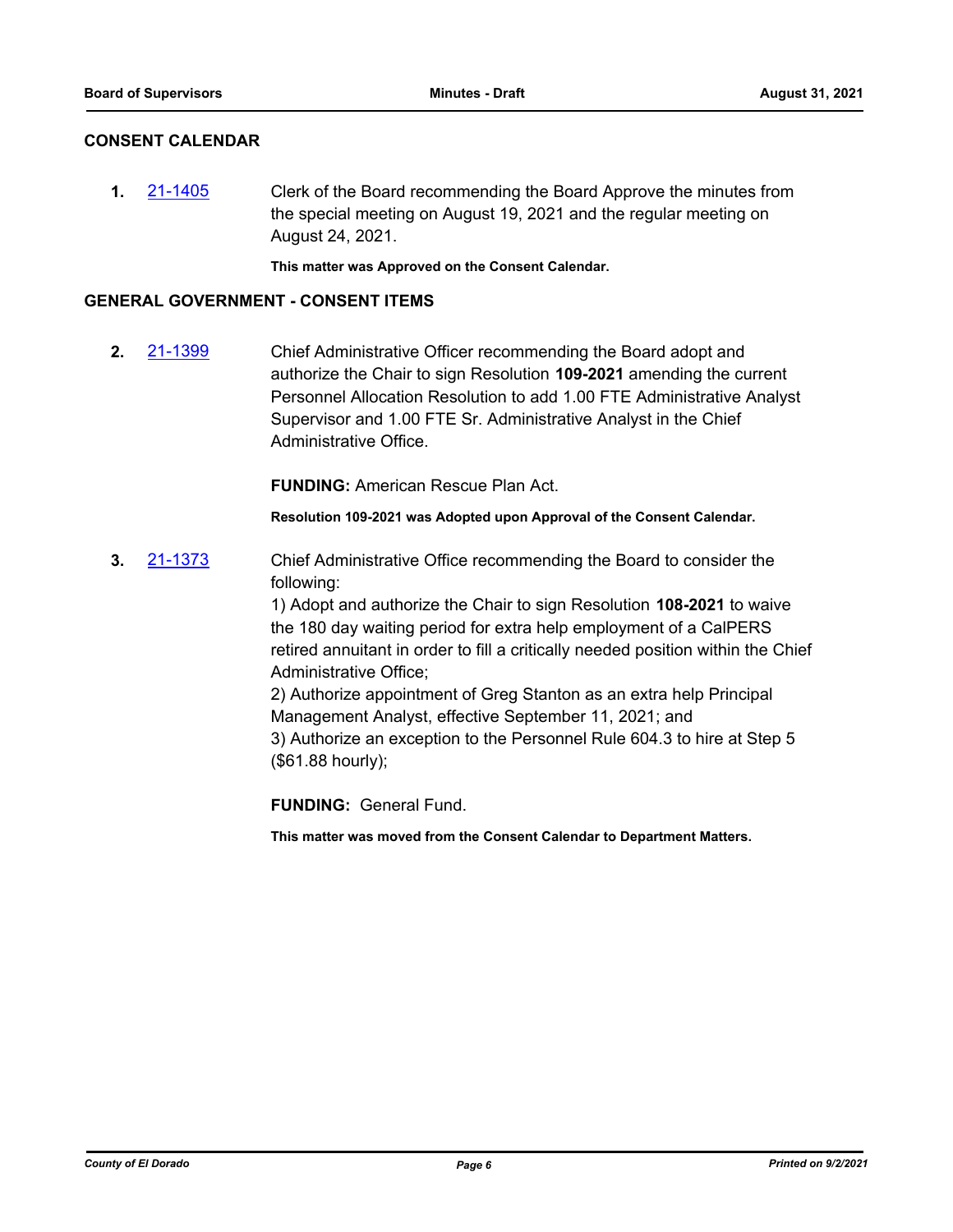**4.** [21-1247](http://eldorado.legistar.com/gateway.aspx?m=l&id=/matter.aspx?key=30142) Chief Administrative Office, Facilities Division, recommending the Board: 1) Authorize the Purchasing Agent to execute Agreement for Services 5914 with Pride Industries One, Inc. for \$275,000 and a five year term to provide on-call and routine elevator maintenance and repair services at various County-operated locations; 2) Authorize the Purchasing Agent, or designee, to execute any necessary amendments relating to Agreement for Services 5914, excluding term extensions and increases to the not-to-exceed amount, contingent upon approval by County Counsel and Risk Management; and 3) Make findings that it is more economical and feasible to contract out the requested services in accordance with Chapter 3.13, Section 3.13.030, of the County Purchasing Ordinance.

**FUNDING:** General Fund.

#### **This matter was Approved on the Consent Calendar.**

**5.** [21-1381](http://eldorado.legistar.com/gateway.aspx?m=l&id=/matter.aspx?key=30276) Chief Administrative Office, Facilities Division and Procurement and Contracts Division, recommending the Board consider the following pertaining to Job Order Contracting (JOC) for as-needed General Building Contractors, Bid Numbers: 21-968-052, 21-968-053, and 21-968-054:

> 1)Award JOC Construction Contracts to Mesa Energy Systems, Inc., PRIDE Industries One, Inc., and CNW Construction, Inc., the three lowest responsive, responsible bidders;

2)Approve and authorize the Purchasing Agent, or designee, to sign Public Works Contract 5705 with Mesa Energy Systems, Inc., Contract 5706 with PRIDE Industries One, Inc., and Contract 5707 CNW Construction, Inc., with each Contract having a term of one year, commencing ninety (90) days after contract execution or upon first Notice to Proceed, whichever occurs first, and each having a not-to-exceed amount of \$2,500,000; and

3)Authorize the Purchasing Agent to sign an Escrow Agreement, if requested by any Contractor and in accordance with Public Contract Code section 22300, to hold Contract retention funds.

**FUNDING:** Accumulative Capital Outlay Fund.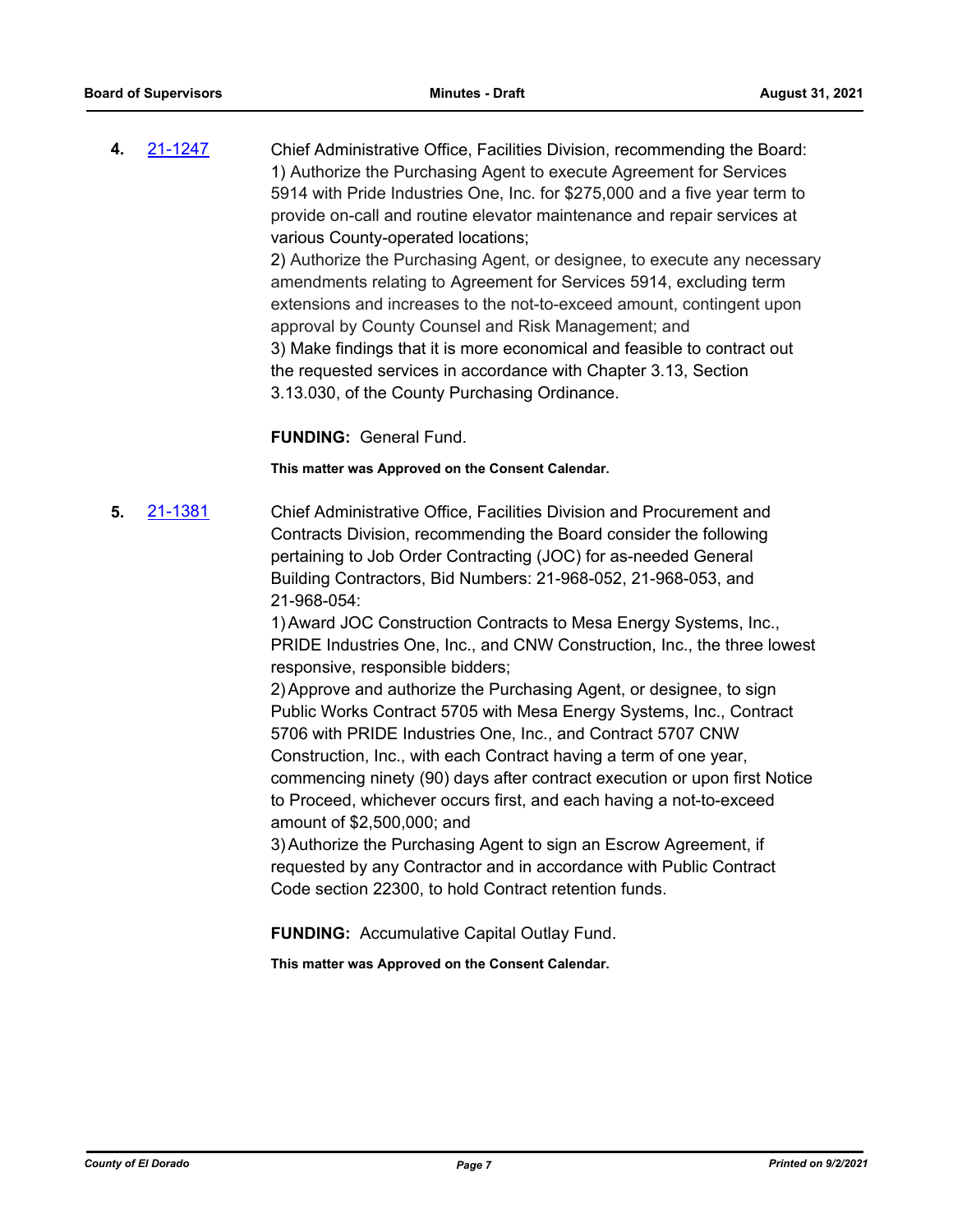**6.** [21-1002](http://eldorado.legistar.com/gateway.aspx?m=l&id=/matter.aspx?key=29896) Chief Administrative Office and Planning and Building Department, Economic Development Division, recommending the Board approve and authorize the Chair to sign the following one-time Funding Agreements for the issuance of Transient Occupancy Tax funding during Fiscal Year 2021-22 for the reimbursement of costs associated with tourism related responses, activities, and/or equipment: 1) Agreement 5839 with Lake Valley Fire Protection District, with a term

of one year and a not-to-exceed amount of \$572,000;

2) Agreement 5842 with Georgetown Fire Protection District, with a term of six months and a not-to-exceed amount of \$5,800; and

3) Agreement 5843 with El Dorado County Fire Protection District, with a term of six months and a not-to-exceed amount of \$68,000.

**FUNDING:** Transient Occupancy Tax (General Fund).

**This matter was Approved on the Consent Calendar.**

**7.** [21-1379](http://eldorado.legistar.com/gateway.aspx?m=l&id=/matter.aspx?key=30274) Clerk of the Board, based upon the recommendation of the El Dorado County Early Care and Education Planning Council, recommending the Board make the following reappointments to the El Dorado County Early Care and Education Planning Council: Reappoint Juline Aguilar, Public Agency - Superintendent of Schools Appointment, Term Expiration 08/31/2025; and Reappoint Noelle Mattock, Designee, Term Expiration 08/31/2025.

# **FUNDING:** N/A

**This matter was Approved on the Consent Calendar.**

**8.** [21-1400](http://eldorado.legistar.com/gateway.aspx?m=l&id=/matter.aspx?key=30295) Director of Human Resources recommending the Board approve the Board of Supervisors Policy L-1, Protected Health Information (HIPAA): General, sunset date extension to June 30, 2022.

#### **FUNDING:** N/A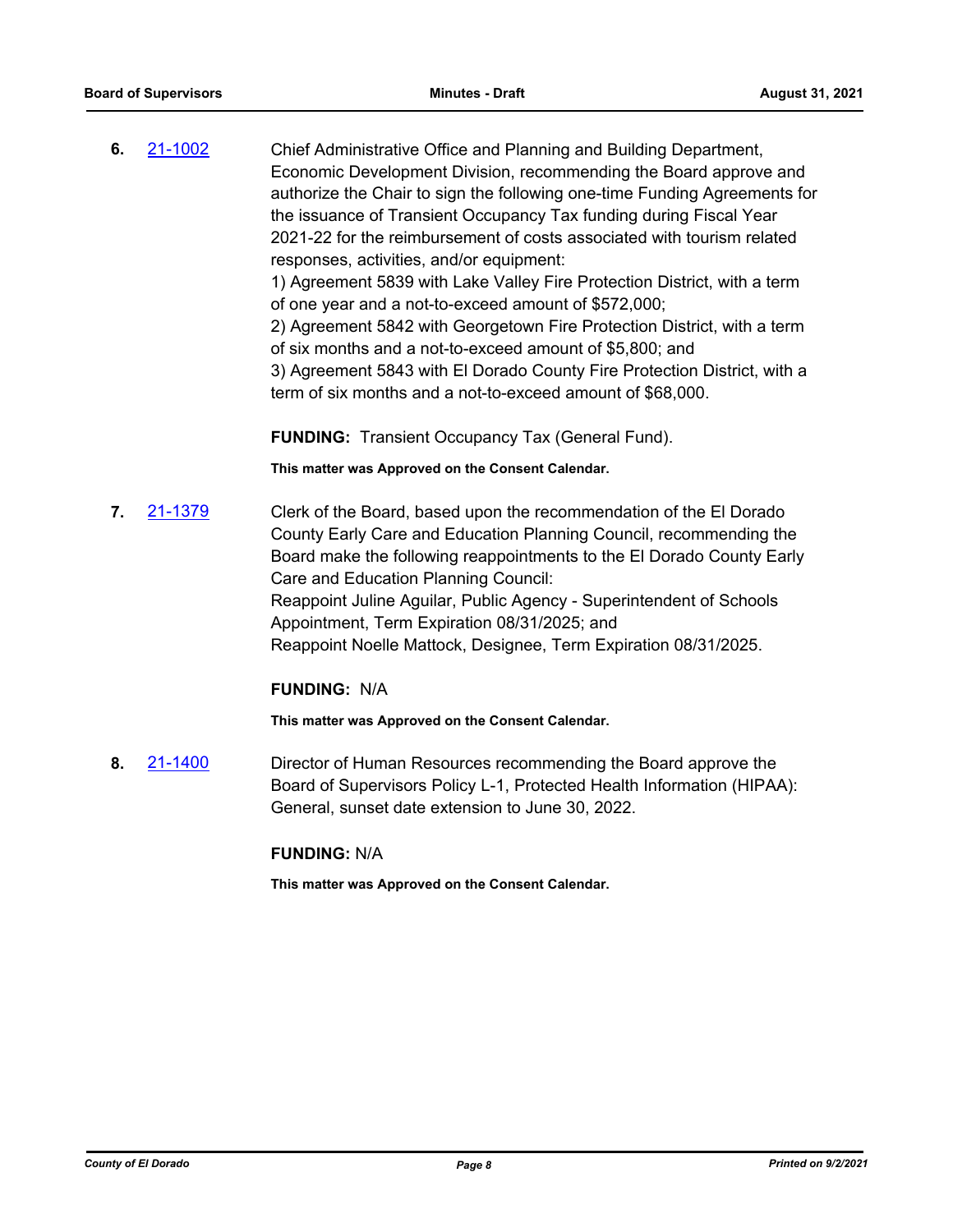**9.** [21-1071](http://eldorado.legistar.com/gateway.aspx?m=l&id=/matter.aspx?key=29965) Human Resources Department recommending the Board take the following actions regarding Health Plan Programs and Ancillary Employee Benefit Programs for the 2022 Plan Year:

1) Approve the proposed 2022 health plan rate cards (Attachment A) based on the cost sharing of health premiums in the current Memoranda of Understanding with all bargaining units, the Salary and Benefits Resolution for unrepresented employees, and in accordance with the Patient Protection and Affordable Care Act;

2) Authorize the Director of Human Resources, or designee, to execute administrative health and benefit program plan renewals for services that otherwise fall under existing executed master agreements; and 3) Grant Human Resources the authority to correct any minor clerical errors or adjustments, if necessary, to the approved health plan rate cards for the 2022 health benefits plan year, as needed.

**FUNDING**: Countywide cost, shared between the County Departments (General Fund and Non-General Fund) and employees.

**This matter was Approved on the Consent Calendar.**

**10.** [21-1280](http://eldorado.legistar.com/gateway.aspx?m=l&id=/matter.aspx?key=30175) Human Resources Department, Risk Management Division, recommending the Board:

> 1) Make a finding that Contract 5782 with the State of California, Office of Administrative Hearings for Administrative Law Judge Services is necessary to protect against a conflict of interest or to ensure independent and unbiased findings where there is a need for an outside perspective per County Contracting Out Ordinance 3.13.030;

2) Approve Contract 5782 with State of California, Office of Administrative Hearings for Administrative Law Judge Services in an amount of \$48,000 for a period beginning 09/25/2021 through 09/24/2026, and

3) Authorize the Purchasing Agent to Execute Contract 5782 with the State of California, Office of Administrative Hearings for Administrative Law Judge Services.

**FUNDING:** Risk Management Internal Service Fund.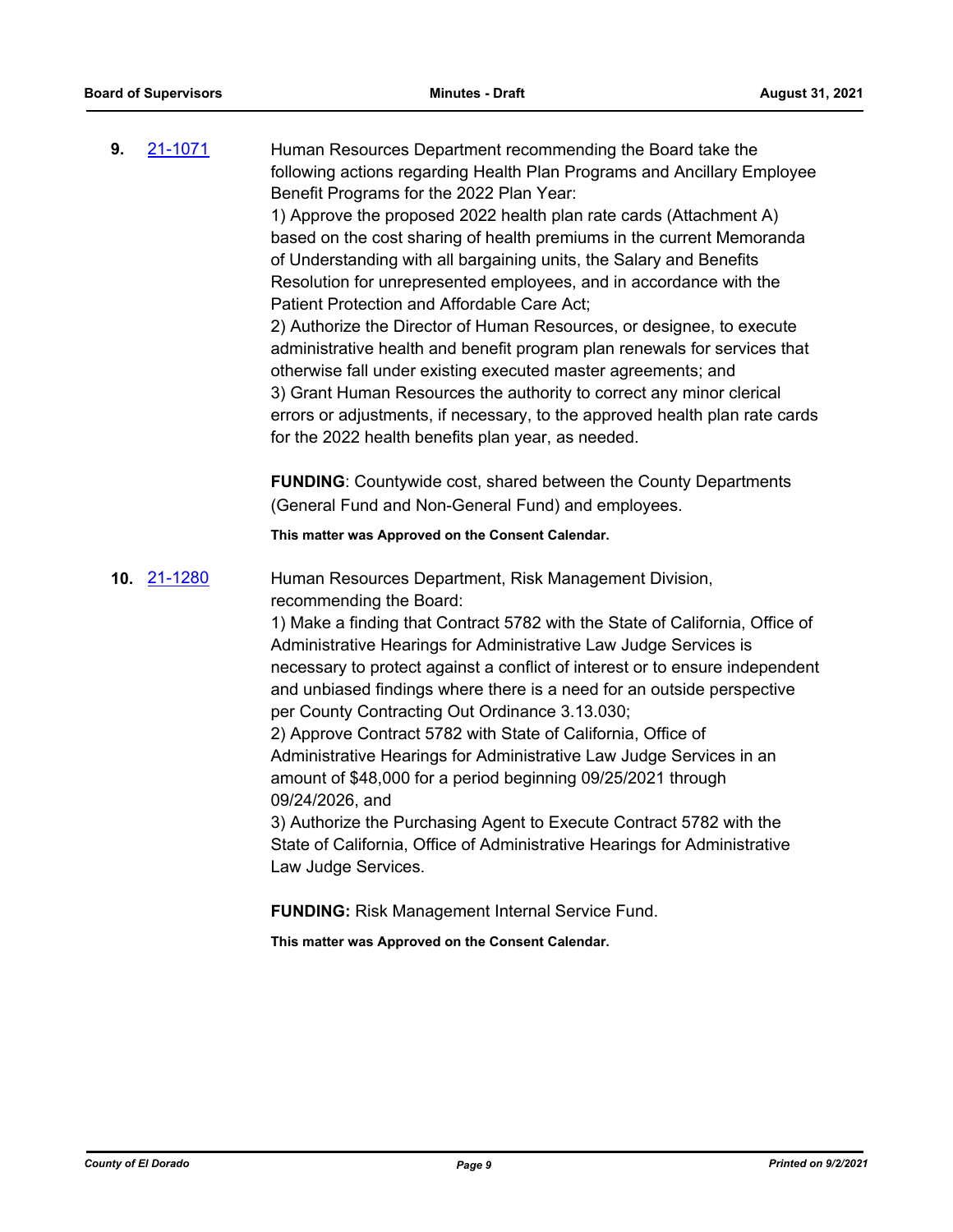**11.** [21-1284](http://eldorado.legistar.com/gateway.aspx?m=l&id=/matter.aspx?key=30179) Information Technologies recommending the Board: 1) Approve the continued use of Contract 83 with Dell through 07/31/22 for the purchase of hardware licensing, maintenance, and support, in accordance with National Association of State Procurement Officials Agreement NMWNC-108 Amendment III; and 2) Authorize the addition of \$70,000 to the current year's funds, increasing the not-to-exceed amount to \$252,316.37.

**FUNDING:** General Fund.

**This matter was Approved on the Consent Calendar.**

**12.** [21-1410](http://eldorado.legistar.com/gateway.aspx?m=l&id=/matter.aspx?key=30305) Supervisor Hidahl recommending the Board authorize the Chair to sign a Proclamation recognizing September 2021 as Prostate Cancer Awareness month.

**This matter was Approved on the Consent Calendar.**

**13.** [21-1359](http://eldorado.legistar.com/gateway.aspx?m=l&id=/matter.aspx?key=30254) Supervisor Novasel, based upon the recommendation of the First 5 El Dorado Children and Families Commission, recommending the Board make the following reappointment to First 5 El Dorado Children and Families Commission: Reappoint Janet Saitman, Community Representative, Term Expiration 08/31/2024.

#### **FUNDING:** N/A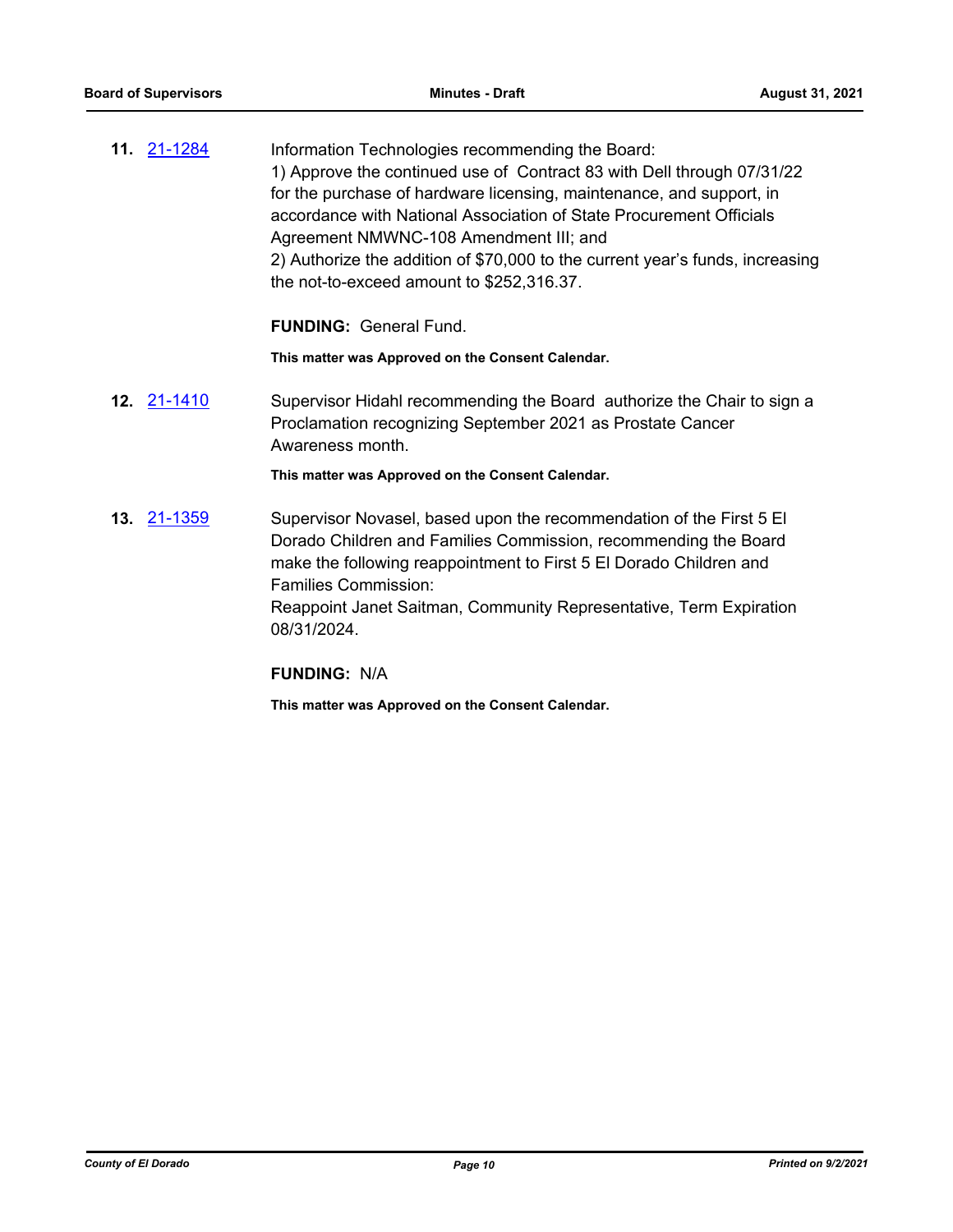#### **HEALTH AND HUMAN SERVICES - CONSENT ITEMS**

**14.** [21-1362](http://eldorado.legistar.com/gateway.aspx?m=l&id=/matter.aspx?key=30257) Health and Human Services Agency recommending the Board provide conceptual approval, pursuant to Board Policy A-3, of the development of a new County Ordinance to satisfy the requirements to join the Health Plan of San Joaquin Medi-Cal Managed Care plan.

#### **FUNDING:** N/A

*Public Comment: B. Lierman*

**A motion was made by Supervisor Hidahl, seconded by Supervisor Parlin to Approve this matter.**

**Yes:** 5 - Novasel, Hidahl, Parlin, Thomas and Turnboo

**15.** [21-1308](http://eldorado.legistar.com/gateway.aspx?m=l&id=/matter.aspx?key=30203) Health and Human Services Agency (HHSA) recommending the Board: 1) Award Request for Proposal 21-952-041, to the response identified as most appropriate by the evaluation panel, Compassion Pathway Behavioral Health LLC, to start-up and operate a licensed six(6)-bed Social Rehabilitation Facility (SRF) in El Dorado County (County); 2) Approve the one-time use of Mental Health Services Act funding in the amount of \$122,673 for the start-up costs of a licensed six-(6) bed SRF in the County; and 3) Authorize HHSA to negotiate a three (3) year Agreement for Services

with Compassion Pathway Behavioral Health LLC, for an estimated budget of \$2,040,196, which includes the one-time start-up cost, for Fiscal Years 2021-22, 2022-23, and 2023-24.

**FUNDING:** 100% State and Federal funding consisting of a combination of Medi-Cal Reimbursement and Mental Health Services Act funding.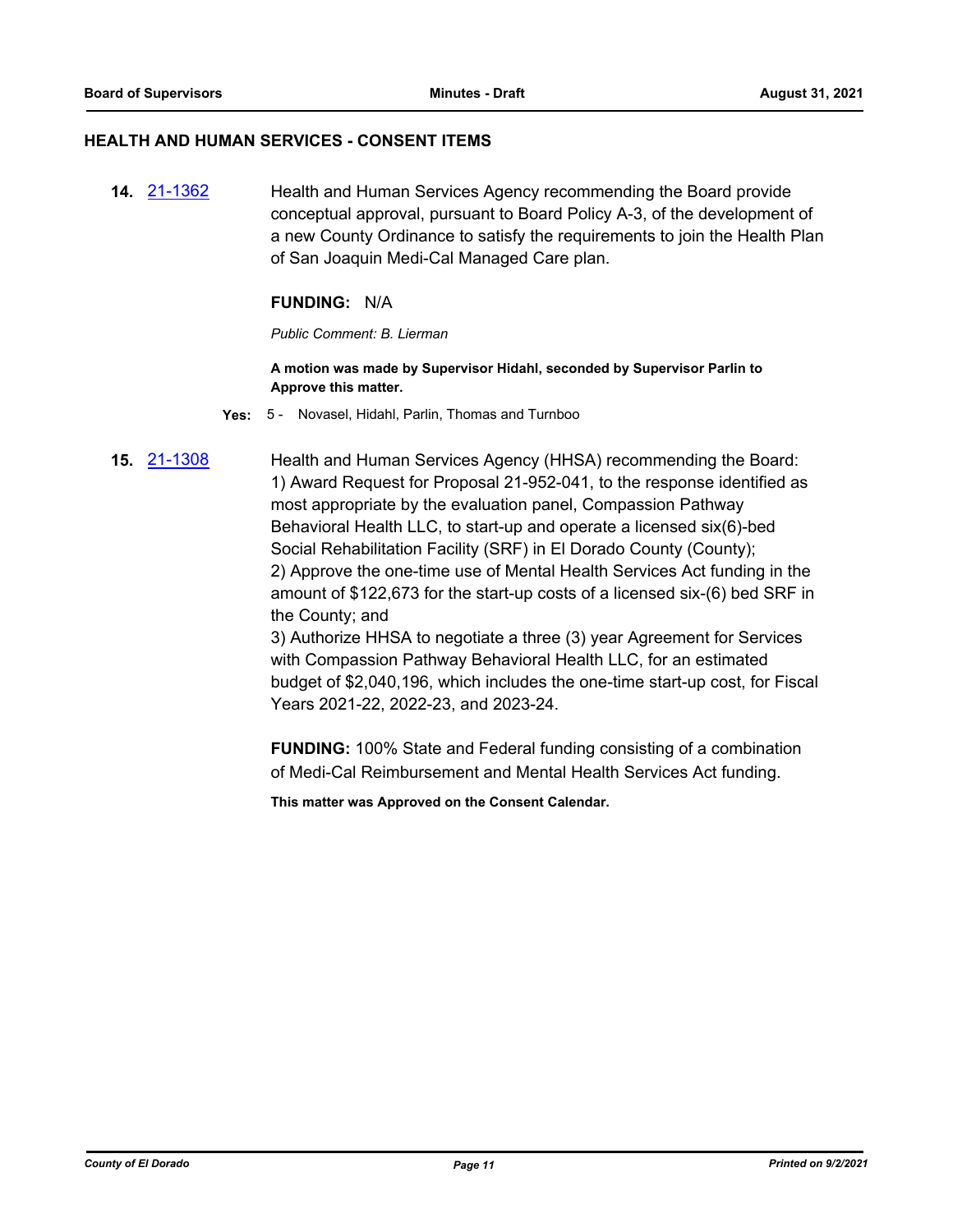**16.** [21-1313](http://eldorado.legistar.com/gateway.aspx?m=l&id=/matter.aspx?key=30208) Health and Human Services Agency (HHSA) recommending the Board: 1) Approve and authorize the HHSA Behavioral Health Director to sign and submit to State of California Department of Health Care Services (DHCS) the Initial Funding Request and Certification form for Behavioral Health Quality Improvement Program (BH-QIP) Start-Up Funds in the amount of \$250,000;

> 2) Delegate authority to the HHSA Behavioral Health Director, or designee, to execute any additional documents, contingent upon approval by County Counsel and Risk Management, including any extension(s) or amendment(s) thereto, related to those specific allocations for the DHCS BH-QIP; and

3) Authorize the HHSA Behavioral Health Director, or designee, or Agency Chief Fiscal Officer or designee, to execute any fiscal or programmatic reports for said funding allocations.

**FUNDING:** 100% State General Fund.

**This matter was Approved on the Consent Calendar.**

**17.** [21-1151](http://eldorado.legistar.com/gateway.aspx?m=l&id=/matter.aspx?key=30046) Health and Human Services Agency (HHSA) recommending the Board rescind direction from 2007 directing the use of a standardized rate structure for therapeutic counseling and other associated or like services using the State-approved Drug Medi-Cal fee-for-service rate, and approve HHSA to begin negotiating rates for the purchase of therapeutic counseling and other associated/or like services for clients of the Social Services and Behavioral Health divisions.

> **FUNDING:** Various funding, including but may not be limited to Federal Medi-Cal, State General Fund, Federal Title IV-E TANF and IV-B Block Grants, Behavioral Health Realignment, Social Services Realignment, etc.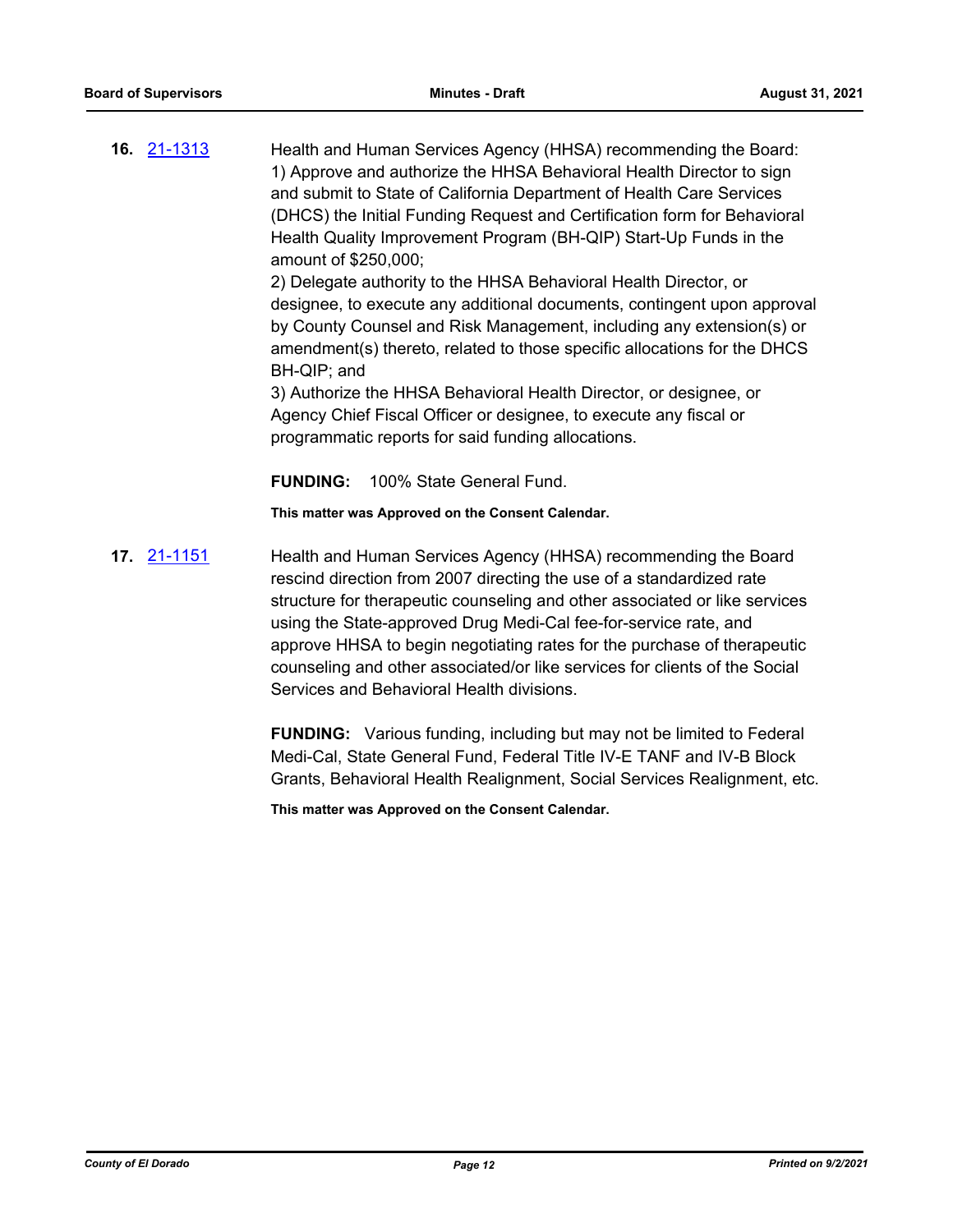**18.** [21-1164](http://eldorado.legistar.com/gateway.aspx?m=l&id=/matter.aspx?key=30059) Health and Human Services Agency recommending the Board: 1) Make findings in accordance with County Ordinance 3.13.030 that it is appropriate to contract with LocumTenens.com, LLC for the provision of temporary medical practitioner services provided under Agreement 5783 "due to the limited timeframes, temporary or occasional nature, or schedule for the project or scope of work, the ongoing aggregate of work to be performed is not sufficient to warrant addition of permanent staff"; 2) Approve and authorize the Chair to sign Agreement for Services 5783 with LocumTenens.com, LLC, in the amount of \$1,250,000, for the term of 5 years from September 1, 2021 through August 31, 2026; and 3) Authorize the Health and Human Services Agency Director or their designee to execute further documents relating to Agreement for Services 5783, contingent upon approval by County Counsel and Risk Management, including amendments which do not increase the maximum dollar amount or term of the Agreement.

> **FUNDING:** Federal Funding: Medi-Cal 63%; State Funding: Mental Health Services Act 33%, Realignment 4%.

**This matter was Approved on the Consent Calendar.**

**19.** [21-1106](http://eldorado.legistar.com/gateway.aspx?m=l&id=/matter.aspx?key=30001) Health and Human Services Agency recommending the Board: 1) Approve non-financial State Agreement 21-10079 (County Agreement 5819) and the accompanying Certification Form CCC 04/2017 with the California Department of Health Care Services that establishes terms and conditions for the provision of mental health services, with a retroactive effective date of July 1, 2021 through June 30, 2024; and 2) Authorize and delegate authority to the Health and Human Services Agency Director, or designee, to execute this Agreement and further documents relating to Standard Agreement 5819, if any, provided that amendments do not eliminate the funding streams, and contingent upon approval by County Counsel and Risk Management.

> **FUNDING:** There is no funding included in this Agreement; however, it establishes the requirements to receive funding from various mental health funding sources.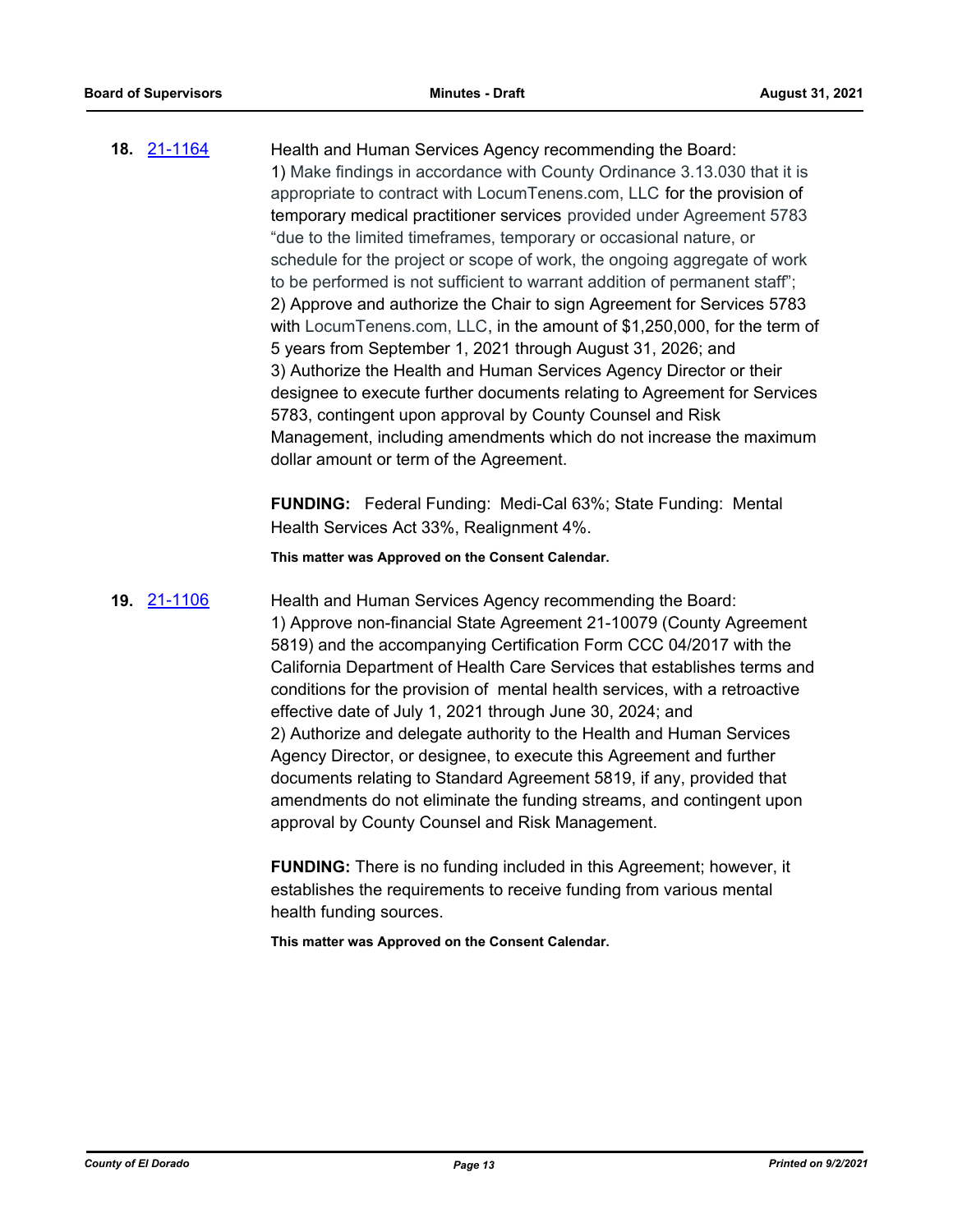**20.** [21-1322](http://eldorado.legistar.com/gateway.aspx?m=l&id=/matter.aspx?key=30217) Health and Human Services Agency and Human Resources Department recommending the Board adopt and authorize the Chair to sign Resolution **110-2021** to:

> 1) Approve the deletion of two (2.0) vacant full time equivalent (FTE) Social Service Aide allocations; and

2) Approve the addition of two (2.0) FTE Social Worker I/II allocations in the Health and Human Services Agency.

**FUNDING:** 24% Federal Funds; 23% State Funds; 53% Social Services Realignment.

**This matter was Approved and Resolution 110-2021 was Adopted upon Approval of the Consent Calendar.**

**21.** [21-1223](http://eldorado.legistar.com/gateway.aspx?m=l&id=/matter.aspx?key=30118) Health and Human Services Agency and Human Resources Department recommending the Board:

> 1) Approve and adopt the revised Health and Human Services Agency department-specific class specification: Public Health Nursing Manager (title change from Community Public Health Nursing Division Manager); and

2) Adopt and authorize the Chair to sign Resolution **105-2021** to:

a) Approve the abovementioned title change; and

b) Approve the addition of one (1.0) Full Time Equivalent (FTE) Public Health Nursing Manager allocation and one (1.0) FTE Administrative Assistant I/II allocation in the Health and Human Services Agency.

**FUNDING:** 100% Epidemiology and Laboratory Capacity round-2 funding through December 2024.

**This matter was Approved and Resolution 105-2021 was Adopted upon Approval of the Consent Calendar.**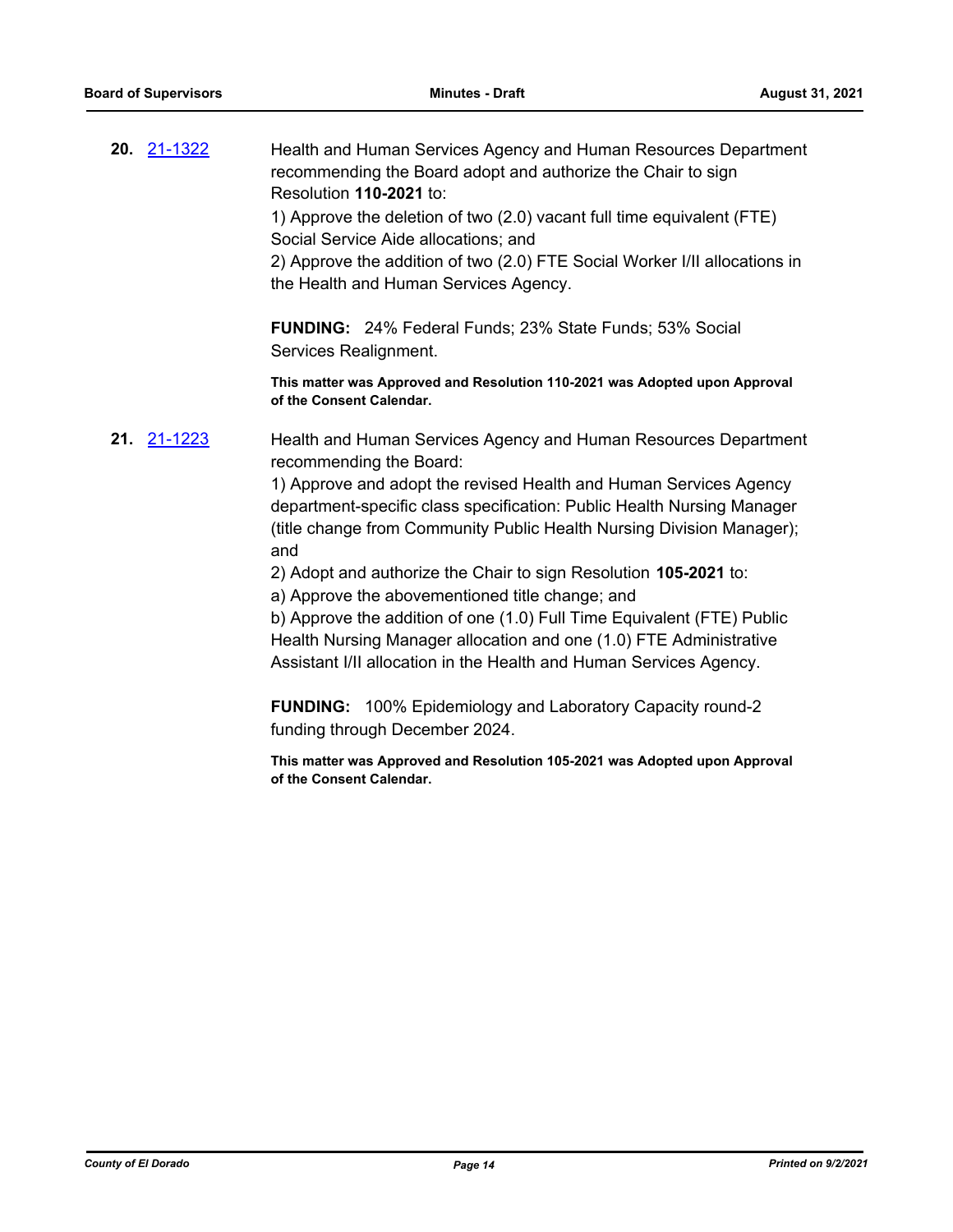#### **LAND USE AND DEVELOPMENT - CONSENT ITEMS**

**22.** [21-0883](http://eldorado.legistar.com/gateway.aspx?m=l&id=/matter.aspx?key=29778) Department of Transportation recommending the Board consider the following for acquiring right of way for the Diamond Springs Parkway Phase 1B, Capital Improvement Program Project number 72334 / 36105011:

> 1) Approve and authorize the Chair to sign the Acquisition Agreement for Public Purposes and the Certificates of Acceptance accepting Grant Deeds, Slope and Drainage Easements, and Public Utility Easements with James E. Teter and Elizabeth Ann Teter, Trustees under The Teter 1991 Revocable Living Trust dated July 22, 1991, for Assessor's Parcel Numbers 327-270-043, 327-270-046, and 327-270-050. The Fee and Easement acquisitions provide right-of-way necessary to construct the Project, at a cost of \$224,000;

> 2) Approve and authorize the Chair to sign the Certificates of Acceptance accepting the Easements from seller;

> 3) Authorize the Department of Transportation Director, or designee, to execute the escrow instructions and any other related escrow documents pertaining to the transaction, including payment of title and escrow fees, which are estimated to be \$2,500; and

4) Authorize the Department of Transportation Director, or designee, to extend the date of closure of escrow upon mutual agreement of both parties, if necessary.

**FUNDING:** Master Circulation and Funding Plan.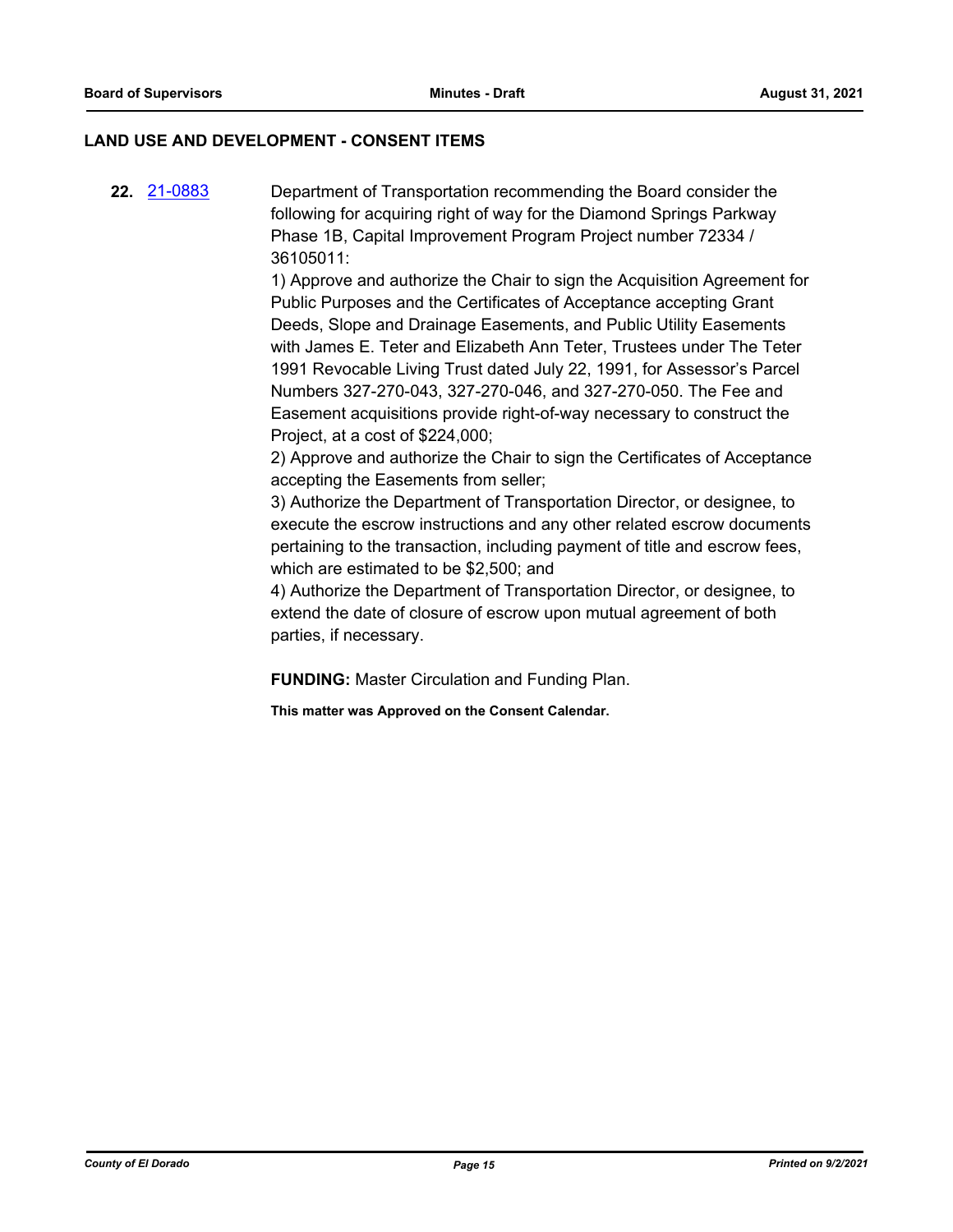**23.** [20-0182](http://eldorado.legistar.com/gateway.aspx?m=l&id=/matter.aspx?key=27387) Department of Transportation recommending the Board take the following actions pertaining to the Meyers Stream Environment Zone/Erosion Control Project, Capital Improvement Program (CIP) project number 95179/36107007:

> 1) Accept and approve the Intergovernmental Grant Administration Agreement between the County of El Dorado and the South Lake Tahoe Public Utility District, with a total of \$577,414 to be provided for the subject project;

2) Authorize the Director of Transportation to sign the Intergovernmental Grant Administration Agreement on behalf of the County; and 3) Authorize the Director of Transportation to sign any future modifications to the Intergovernmental Grant Administration Agreement that do not increase the total dollar amount of the Grant Agreement.

**FUNDING:** Tahoe Regional Planning Agency (11%), State Water Resource Control Board Proposition 1 Grant Program (46%), United States Forest Service (43%).

**This matter was Approved on the Consent Calendar.**

**24.** [21-0749](http://eldorado.legistar.com/gateway.aspx?m=l&id=/matter.aspx?key=29644) Department of Transportation recommending the Board Approve the **Final Passage** (Second Reading) of Ordinance **5144** amending County Code Chapter 12.28, Traffic Impact Mitigation (TIM) Fee, which comprises Ordinances 5045 and 5142, to reflect changes approved as part of the 2020 Major Update to the Traffic Impact Fee (TIF) Program. (Cont. 8/10/2021, Item 25)

**FUNDING:** TIF Program.

**Ordinance 5144 was Adopted upon Approval of the Consent Calendar.**

**25.** [21-0887](http://eldorado.legistar.com/gateway.aspx?m=l&id=/matter.aspx?key=29782) Department of Transportation recommending the Board adopt and authorize the Chair to sign Resolution **106-2021,** authorizing the Director of Transportation the delegated authority to approve Utility Agreements in the amount of \$200,000 or less with various utility agencies, for the relocation of utilities for public works, maintenance, and Capital Improvement Program projects.

# **FUNDING:** N/A

**Resolution 106-2021 was Adopted upon Approval of the Consent Calendar.**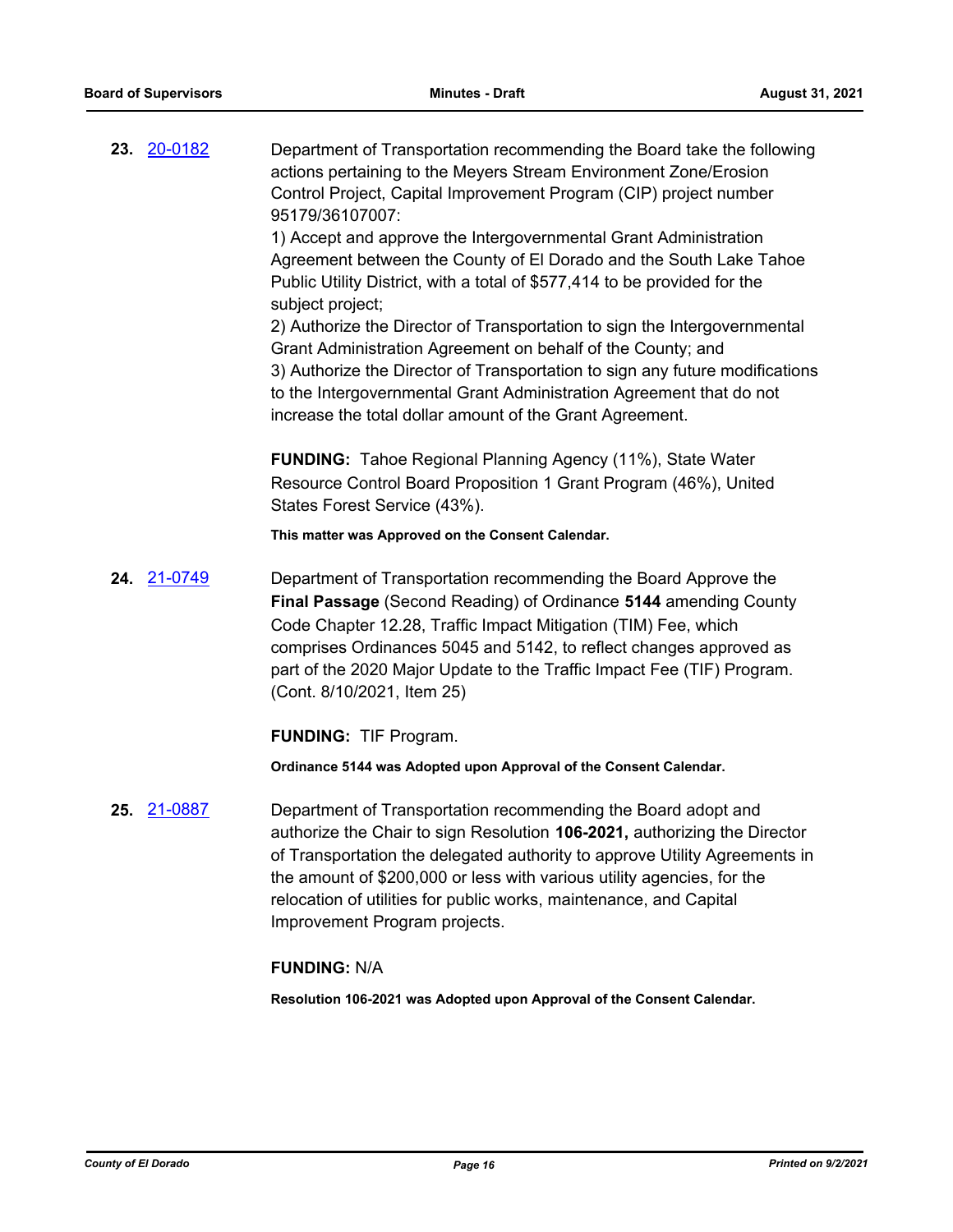| 26. 21-1302 | Department of Transportation recommending the Board:                     |
|-------------|--------------------------------------------------------------------------|
|             | 1) Approve and authorize the Chair to sign the Notice of Acceptance with |
|             | Myers and Sons Construction, LLC. for the Clear Creek Road at Clear      |
|             | Creek PM 1.82 and PM 0.25 - Bridge Replacement Projects, Contract        |
|             | 4094, Capital Improvement Program project numbers 77138/36105005 &       |
|             | 77139/36105006; and                                                      |
|             | 2) Approve and authorize the Clerk of the Board to release the Payment   |
|             | and Performance Bonds to the Surety upon notification from the           |
|             | Department of Transportation, after the one-year guarantee period.       |

**FUNDING:** Highway Bridge Program (100%) (Federal Funds).

**This matter was Approved on the Consent Calendar.**

**27.** [21-1350](http://eldorado.legistar.com/gateway.aspx?m=l&id=/matter.aspx?key=30245) Department of Transportation recommending the Board authorize the Chair to sign an updated Master Agreement: Administering Agency - State Agreement for State-Funded Projects, Agreement 03-5925S21, with the State of California, acting by and through its Department of Transportation.

**FUNDING:** State-Funded Transportation Funds.

**This matter was Approved on the Consent Calendar.**

**28.** [21-1303](http://eldorado.legistar.com/gateway.aspx?m=l&id=/matter.aspx?key=30198) Department of Transportation recommending the Board consider the following:

> 1) Approve and authorize the Chair to sign the Notice of Acceptance with Granite Construction Company, for the Silver Springs Parkway Offsite (South Segment) Project, Capital Improvement Program project number 76108/36105039, Contract 4076; and

2) Approve and authorize the Clerk of the Board to release the Payment and Performance Bonds to the Surety upon notification from the Department of Transportation, after the one-year guarantee period.

**FUNDING:** Road Fund/Discretionary (0.4%), TIM Zone 1-7 (16.6%), Developer Advance TIM Zone 1-7 (21.7%), Developer Funded (61.3%).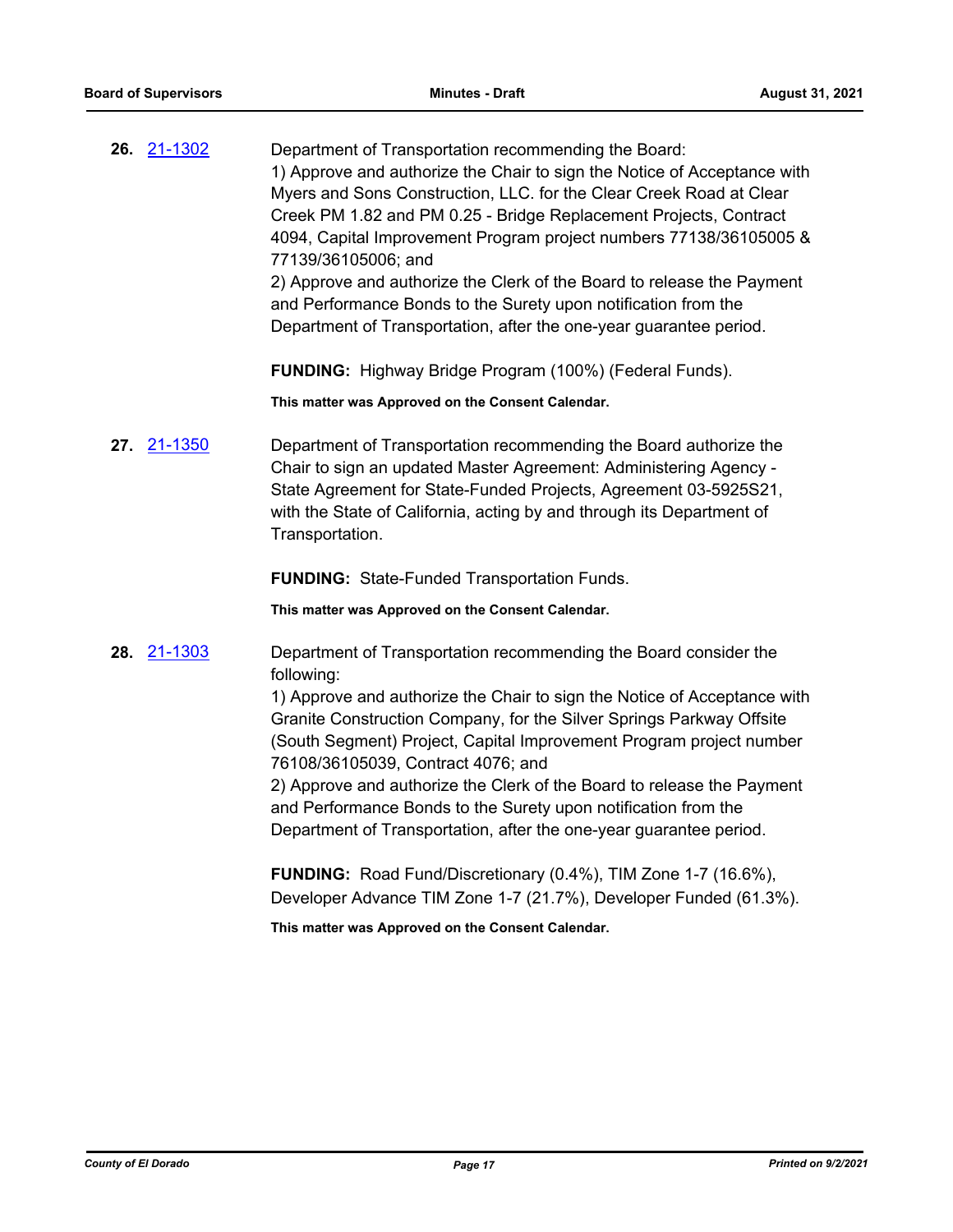| 29. 21-1285 | Department of Transportation recommending the Board:                     |
|-------------|--------------------------------------------------------------------------|
|             | 1) Approve and authorize the Chair to sign the Notice of Acceptance with |
|             | Dirt & Aggregate Interchange, Inc., for the Guardrail Upgrades - Tahoe   |
|             | Project, Capital Improvement Program 72198/36105063, Contract 4576;      |
|             | and                                                                      |
|             | 2) Approve and authorize the Clerk of the Board to release the Payment   |
|             | and Performance Bonds to the Surety upon notification from the           |
|             | Department of Transportation, after the one-year guarantee period.       |
|             |                                                                          |

**FUNDING:** Highway Safety Improvement Program (100% - Federal).

**This matter was Approved on the Consent Calendar.**

**30.** [21-1420](http://eldorado.legistar.com/gateway.aspx?m=l&id=/matter.aspx?key=30315) Department of Transportation recommending the Board take the following actions related to the Industrial Drive/ Missouri Flat Road Temporary Signal Project, Capital Improvement Program project number 73366/36105053, Contract 4455:

1) Retroactively approve and authorize the Chair to execute Contract Change Order 4 with Tim Paxin's Pacific Excavation, Inc. in the amount of \$80,000, for emergency repair work due to extensive damage to the temporary signal system caused by a vehicle collision; and 2) Find that an exception to the competitive bidding requirement exists for the work described and that a waiver of competitive bidding is appropriate for Contract Change Order 4.

**FUNDING:** Road Fund with possible reimbursement from Insurance Company.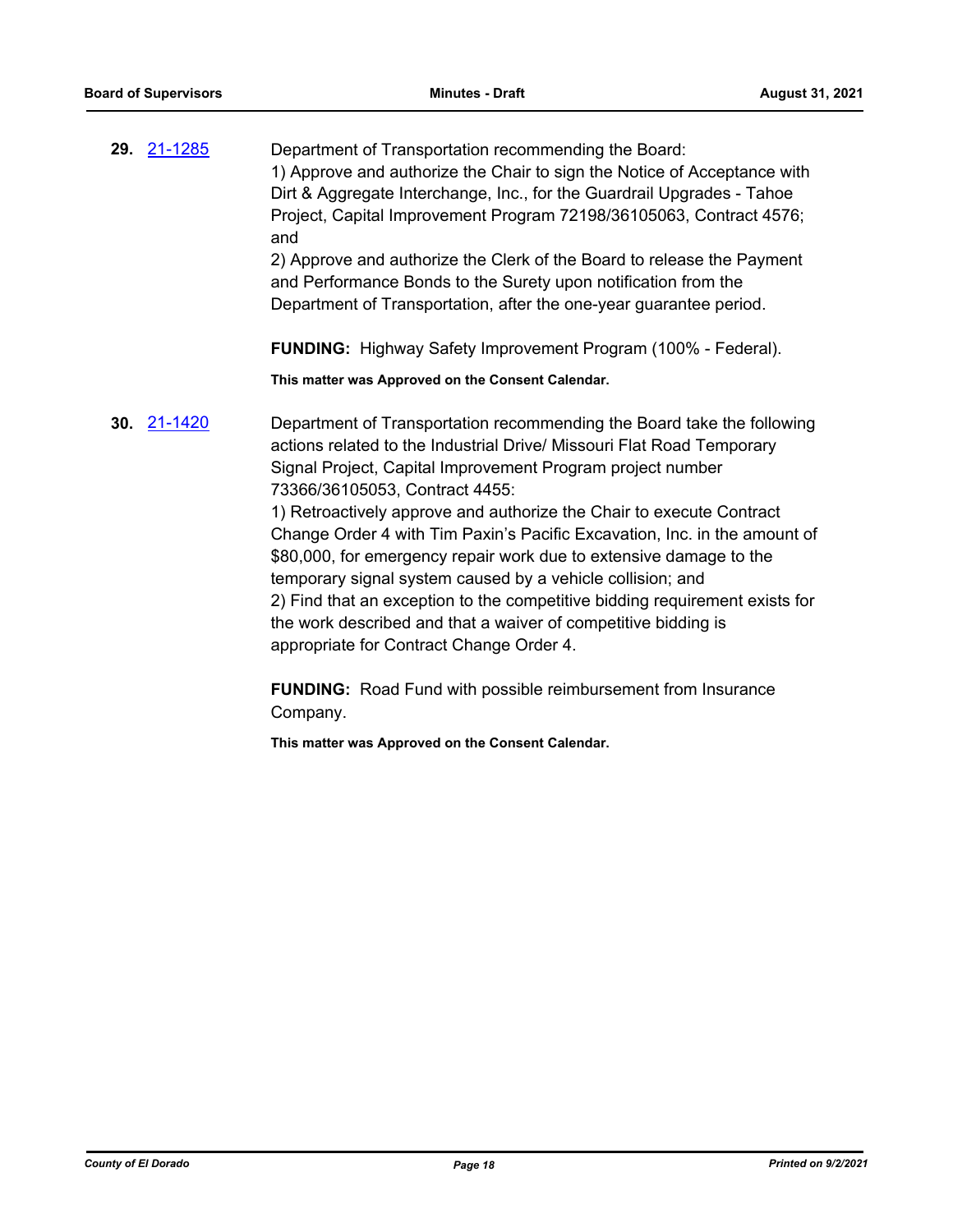**31.** [21-1083](http://eldorado.legistar.com/gateway.aspx?m=l&id=/matter.aspx?key=29977) Environmental Management Department recommending the Board consider the following:

1) Approve Amendment 2 to Agreement 3088 with Clean Harbors Environmental Services, Inc. for the provision of household hazardous waste collection, processing, transportation, and disposal services in order to increase the not-to-exceed amount from \$300,000 to \$390,000 and extend the term of the Agreement by one year to September 14, 2022;

2) Authorize the Purchasing Agent to sign Amendment 2, as well as any future amendments that do not include changes to the not-to-exceed amount or term of the Agreement that exceed purchasing agent's authority; and

3) Approve and authorize the Chair to sign a budget transfer adjusting the budget for Fiscal Year 2021-22 to accommodate the new contract (4/5 vote required).

**FUNDING:** Non-General Fund / County Service Area 10 - Household Hazardous Waste funds.

**This matter was Approved on the Consent Calendar.**

**32.** [21-1262](http://eldorado.legistar.com/gateway.aspx?m=l&id=/matter.aspx?key=30157) Planning and Building Department recommending the Board Approve the **Final Passage** (Second Reading) of Ordinance **5146** amending Title 5 - County Business Taxes, Licenses and Regulations of the El Dorado County Ordinance Code, Chapter 5.56 - Vacation Home Rentals, adding Section 5.56.056 - Vacation Home Rental Clustering. (Cont. 8/24/2021, Item 22)

#### **FUNDING:** N/A

**A motion was made by Supervisor Hidahl, seconded by Supervisor Parlin to Adopt Ordinance 5146.**

**Yes:** 5 - Novasel, Hidahl, Parlin, Thomas and Turnboo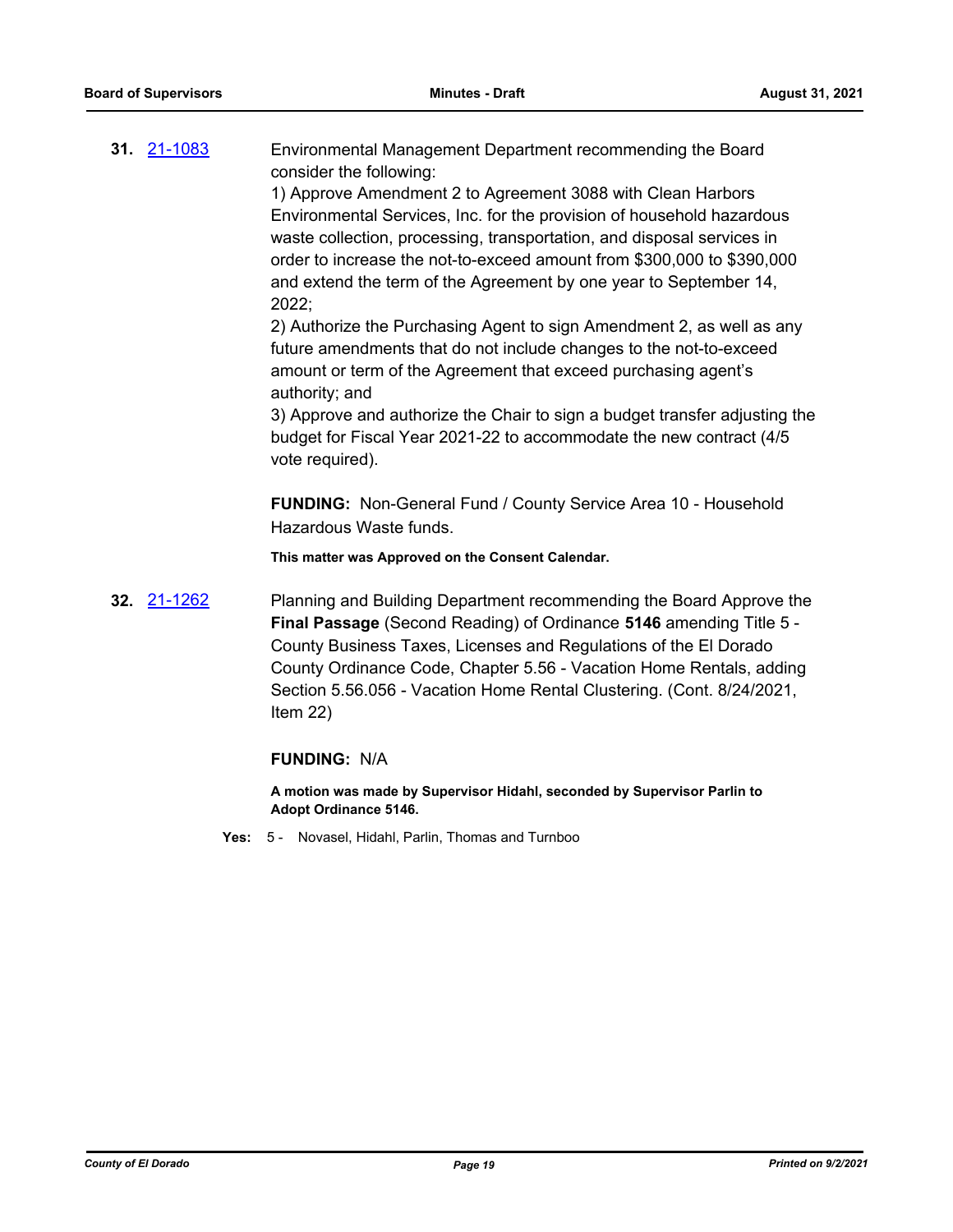| as follows (4/5 vote required):<br>1) Lease 2026, between the County and Lessees, Brian and Sue<br>Sanders, for a privately-owned Hangar located on Space TP-03 at the<br>Placerville Airport, representing use of 1,086 square feet of Airport<br>ground, with commencement rental fee due of \$1,068.00 (Attachment B);<br>2) Lease 2032, between the County and Lessee, Frank Ugie, for a<br>privately-owned Hangar located on Space TP-23 at the Placerville Airport,<br>representing use of 1,411 square feet of Airport ground, with<br>commencement rental fee due of \$1,388.40 (Attachment C);<br>3) Lease 2033, between the County and Lessee, Algimantas Balciunas,<br>for a privately-owned Hangar located on Space H-18 at the Placerville<br>Airport, representing use of 1,512 square feet of Airport ground, with<br>commencement rental fee due of \$1,487.76 (Attachment D); and<br>4) Lease 2035, between the County and Lessees, Diane Shariff and<br>James Edixon, for a privately-owned Hangar located on Space H-34 at<br>the Placerville Airport, representing use of 1,548 square feet of Airport<br>ground, with commencement rental fee due of \$1,523.28 (Attachment E). |
|------------------------------------------------------------------------------------------------------------------------------------------------------------------------------------------------------------------------------------------------------------------------------------------------------------------------------------------------------------------------------------------------------------------------------------------------------------------------------------------------------------------------------------------------------------------------------------------------------------------------------------------------------------------------------------------------------------------------------------------------------------------------------------------------------------------------------------------------------------------------------------------------------------------------------------------------------------------------------------------------------------------------------------------------------------------------------------------------------------------------------------------------------------------------------------------------------|
| <b>FUNDING:</b> Placerville Airport Enterprise Fund - Fee Revenue.                                                                                                                                                                                                                                                                                                                                                                                                                                                                                                                                                                                                                                                                                                                                                                                                                                                                                                                                                                                                                                                                                                                                   |
| This matter was Approved on the Consent Calendar.                                                                                                                                                                                                                                                                                                                                                                                                                                                                                                                                                                                                                                                                                                                                                                                                                                                                                                                                                                                                                                                                                                                                                    |
| Planning and Building Department, Long Range Planning, recommending<br>the Board:<br>1) Find that the use of Ecological Preserve Endowment Funds for any<br>specialized cleanup and/or maintenance work needed for the<br>approximately 30 acres of County-owned land near Palmer Drive and<br>Loma Drive (Carriage Hills property) is consistent with the El Dorado<br>County General Plan, pursuant to Government Code Section 65402 and<br>Chapter 130.71 (Ecological Preserve Fee) of the County Ordinance<br>Code; and<br>2) Approve and authorize the Chair to sign the budget amendment for FY<br>2021-22 allocating clean-up costs from each department to the Ecological<br>Preserve Endowment Fund budget. (4/5 vote required)<br><b>FUNDING: Ecological Preserve Endowment Fund.</b><br>This matter was Approved on the Consent Calendar.                                                                                                                                                                                                                                                                                                                                                 |
|                                                                                                                                                                                                                                                                                                                                                                                                                                                                                                                                                                                                                                                                                                                                                                                                                                                                                                                                                                                                                                                                                                                                                                                                      |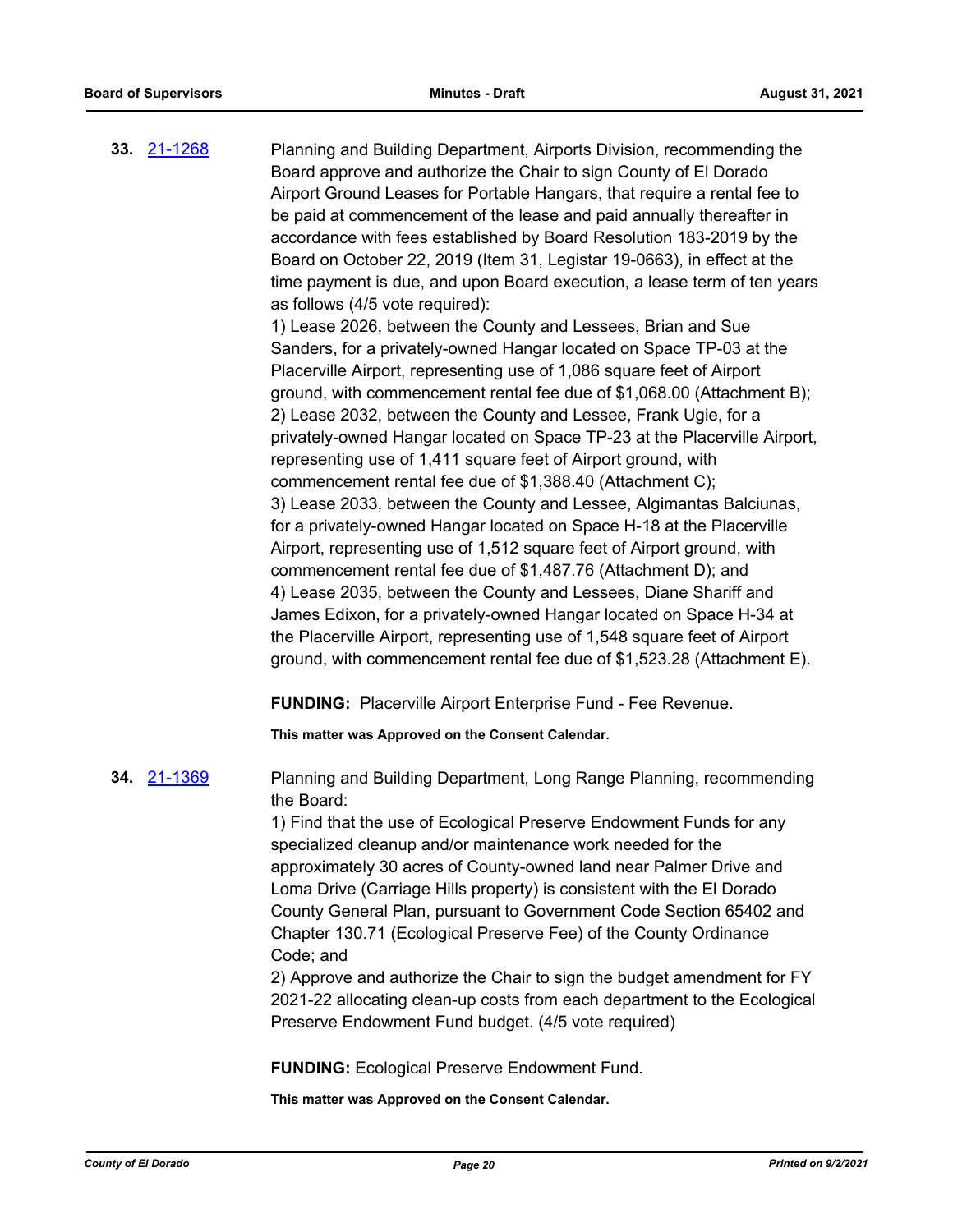#### **LAW AND JUSTICE - CONSENT ITEMS**

**35.** [21-1203](http://eldorado.legistar.com/gateway.aspx?m=l&id=/matter.aspx?key=30098) Probation Department recommending the Board: 1) Accept a grant award, in accordance with Board Policy A-6, in an amount of up to \$167,529 in Youth Programs and Facilities Grant Program funding; 2) Adopt and authorize the Chair to sign Resolution **112-2021** delegating authority to Brian Richart, Chief Probation Officer, to execute the grant agreement and to accept funding contingent upon County Counsel approval; and 3) Authorize the Chief Probation Officer to administer any subsequent administrative documents, including required fiscal and programmatic reports. **FUNDING:** Board of State and Community Corrections Youth Programs and Facilities Grant (100%). **This matter was Approved and Resolution 112-2021 was Adopted upon Approval of the Consent Calendar. 36.** [21-1353](http://eldorado.legistar.com/gateway.aspx?m=l&id=/matter.aspx?key=30248) Sheriff's Office recommending the Board approve and authorize Chair to sign the retroactive Memorandum of Understanding between the Sheriff's Office and the Sacramento County Office of Education (SCOE) for the provision of supplemental law enforcement services for the Sly Park Environmental Education Center in the amount of \$10,000 from July 1, 2021, to June 30, 2022. **FUNDING:** Revenue from SCOE. **This matter was Approved on the Consent Calendar. 37.** [21-1323](http://eldorado.legistar.com/gateway.aspx?m=l&id=/matter.aspx?key=30218) Sheriff's Office recommending the Board: 1) Approve and authorize the purchase of Cellebrite Premium Unlimited Package software license and hardware in the initial estimated amount of \$117,000; 2) Find that, in accordance with Section 3.12.160. of the El Dorado County Ordinance Code, due to the unique nature of the property or services required, competitive bidding is precluded; and 3) Authorize the Purchasing Agent to execute a perpetual purchase agreement contingent upon County Counsel and Risk approval. **FUNDING:** CalMMET Special Revenue Funds.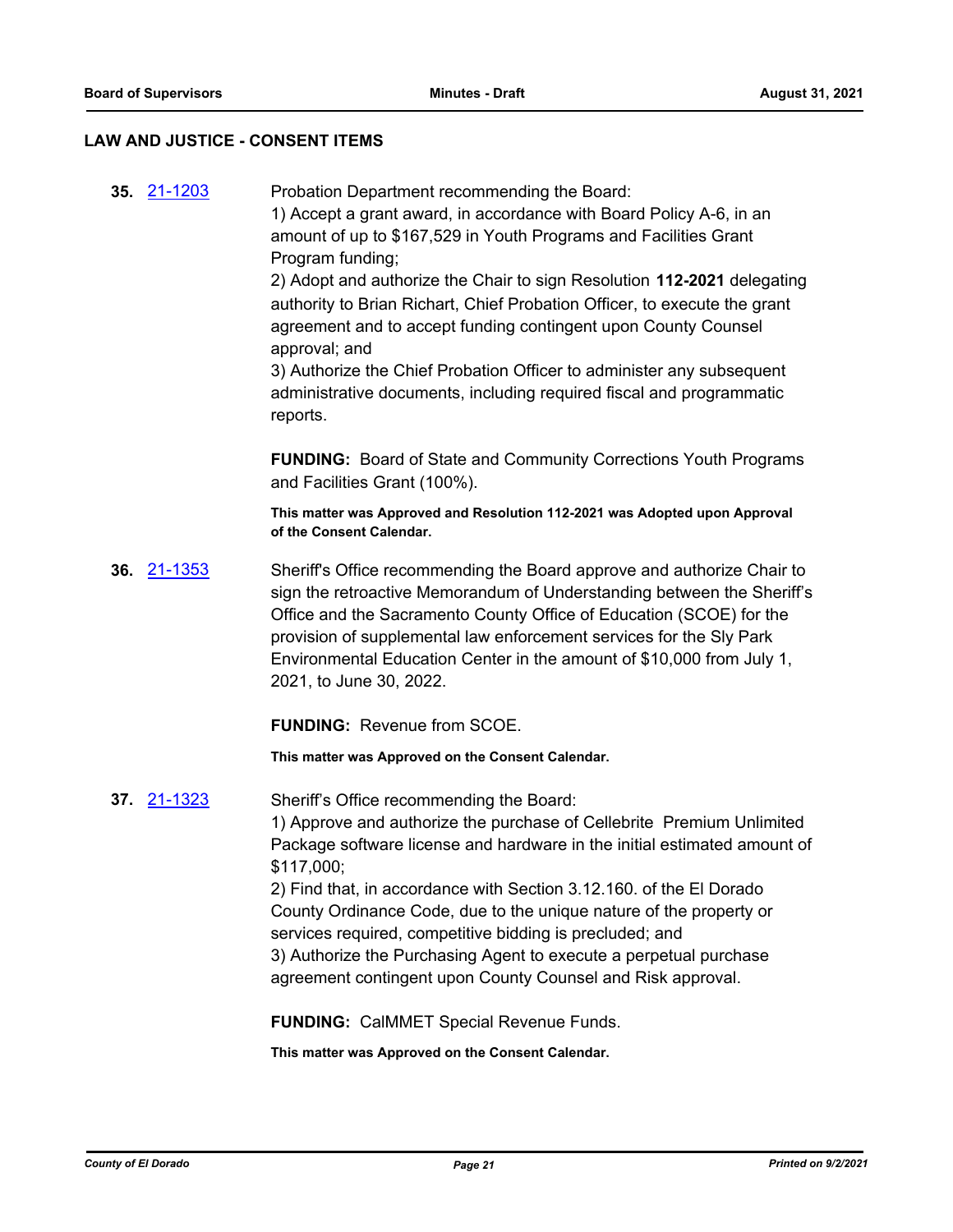**38.** [21-1143](http://eldorado.legistar.com/gateway.aspx?m=l&id=/matter.aspx?key=30038) Sheriff's Office and Department of Transportation recommending the Board adopt and authorize the Chair to sign Resolution **111-2021**, increasing the fees on the Parking Penalty Fee Schedule to help deter unsafe parking in no-parking zones.

# **FUNDING:** N/A

**Resolution 111-2021 was Adopted upon Approval of the Consent Calendar.**

# **END CONSENT CALENDAR**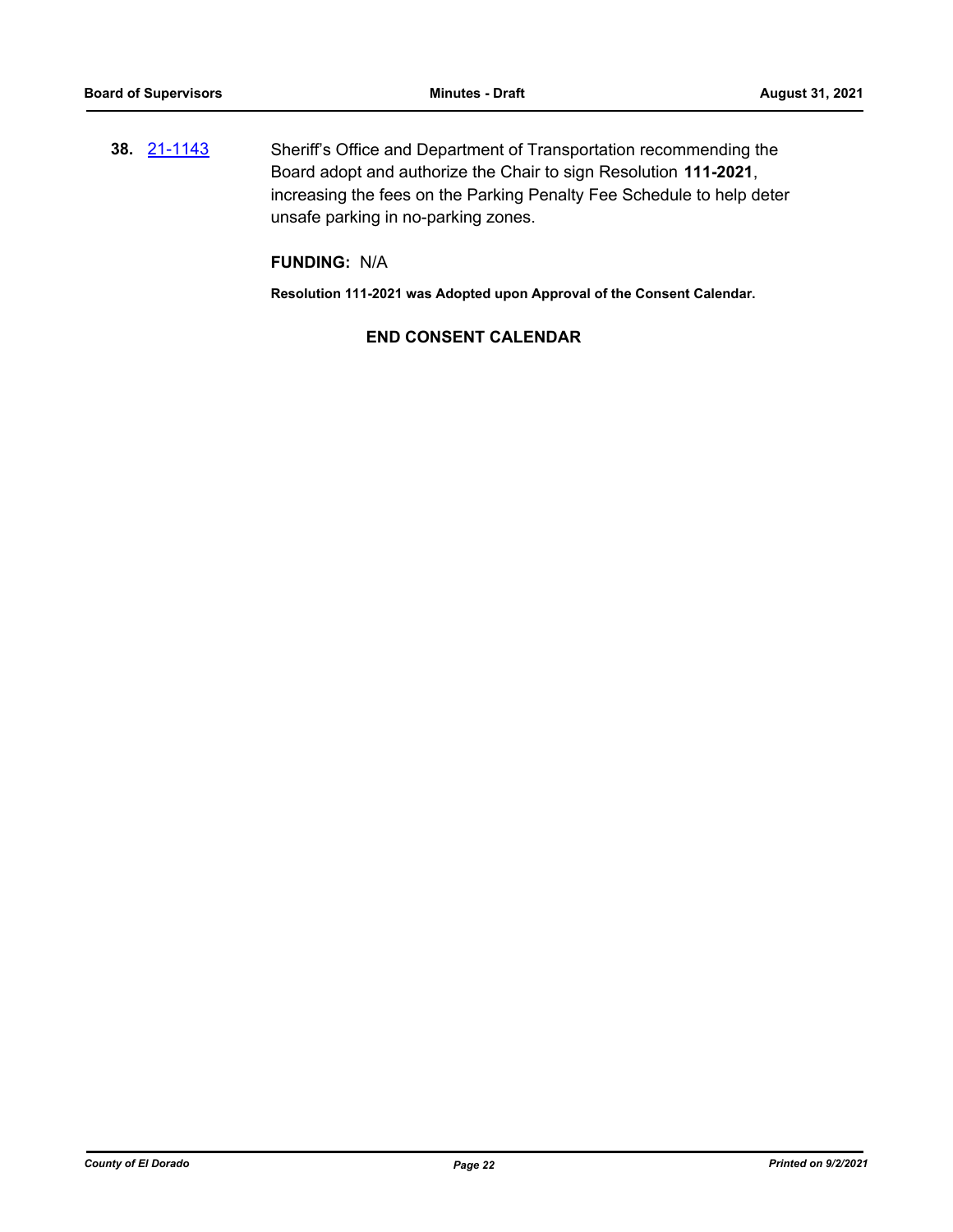#### **DEPARTMENT MATTERS (Items in this category may be called at any time)**

**39.** [21-1183](http://eldorado.legistar.com/gateway.aspx?m=l&id=/matter.aspx?key=30078) Health and Human Services Agency recommending the Board: 1) Make findings in accordance with County Ordinance 3.13.030 (b) that it is appropriate to contract with Interface Children and Family Services for the provision of 2-1-1 Information and Referral services provided under Agreement 5792, as there are specialty skills, qualifications, and equipment not expressly identified in County classifications involved in the performance of the work;

2) Approve and authorize the Chair to sign Agreement for Services 5792 with Interface Children and Family Services in the amount of \$216,715.50 for the term of 2 years from September 1, 2021 through August 31, 2023; and

3) Authorize the Health and Human Services Agency Director, or designee, to execute further documents relating to Agreement for Services 5792, contingent upon County Counsel and Risk Management approval, including amendments which do not increase the maximum dollar amount or term of the Agreement.

#### **FUNDING:** 100% General Fund.

**A motion was made by Supervisor Parlin, seconded by Supervisor Thomas to Approve this matter and include the Enhanced Disaster Staffing option.**

- **Yes:** 5 Novasel, Hidahl, Parlin, Thomas and Turnboo
- 

**40.** [21-1411](http://eldorado.legistar.com/gateway.aspx?m=l&id=/matter.aspx?key=30306) Supervisor Hidahl recommending the Board authorize the Chair to sign a Proclamation recognizing September 11, 2021 as "Lest We Forget Day" to remember the victims of September 11, 2001, and to honor and thank our local firefighters, law enforcement personnel, emergency rescue workers, military servicemen and women, and the volunteers in these fields who work diligently to ensure that we may live our lives in safety and freedom.

*Public Comment: G. Willard, K. Greenwood*

**Supervisor Hidahl read the Proclamation.**

**A motion was made by Supervisor Hidahl, seconded by Supervisor Parlin to Approve this matter.**

**Yes:** 5 - Novasel, Hidahl, Parlin, Thomas and Turnboo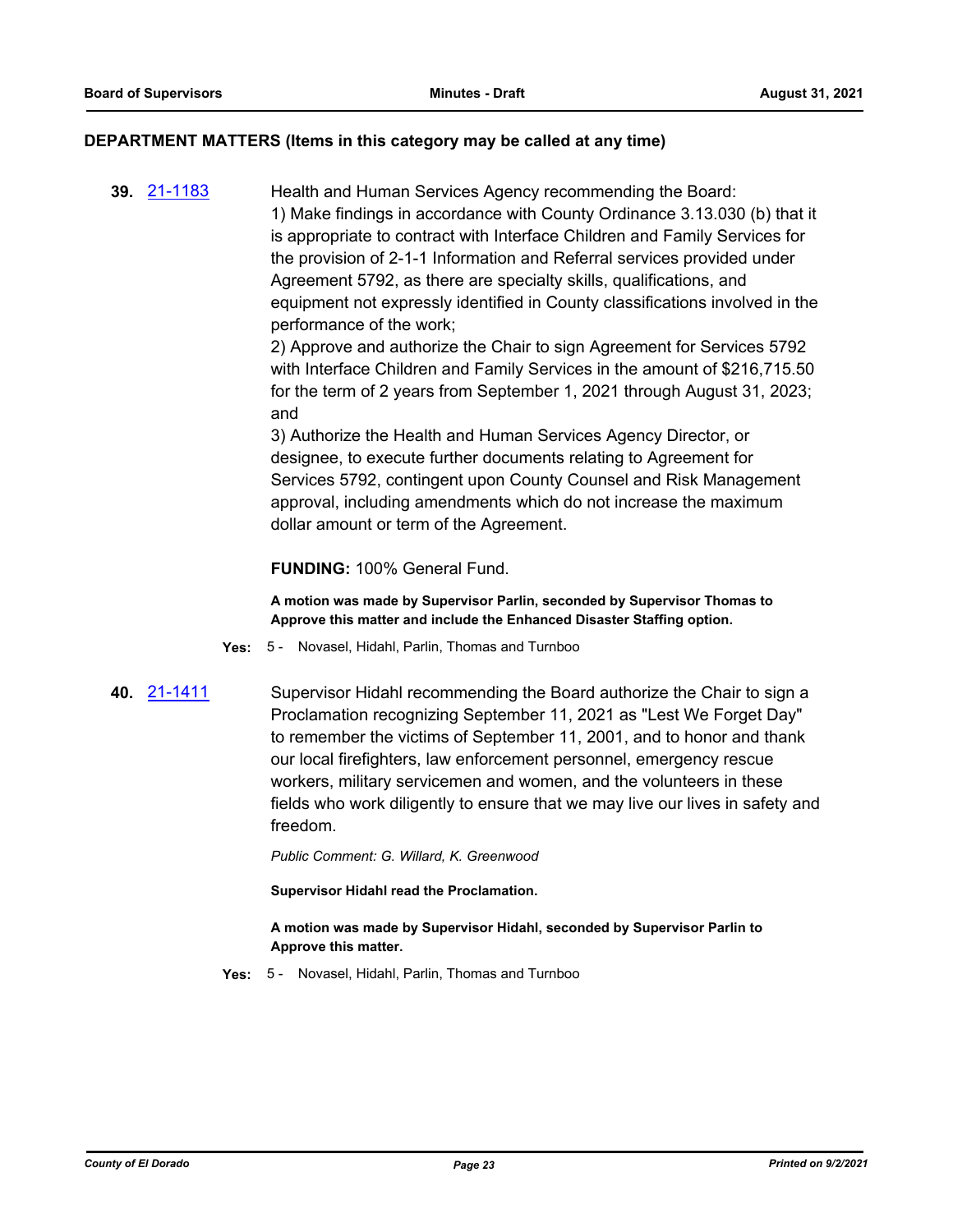**41.** [21-1412](http://eldorado.legistar.com/gateway.aspx?m=l&id=/matter.aspx?key=30307) Supervisor Hidahl recommending the Board authorize the Chair to sign a Proclamation recognizing September as National Preparedness month.

*Public Comment: Recall Placerville, K. Greenwood*

**Supervisor Hidahl read the Proclamation.**

**A motion was made by Supervisor Hidahl, seconded by Supervisor Parlin to Approve this matter.**

- **Yes:** 5 Novasel, Hidahl, Parlin, Thomas and Turnboo
- **42.** [21-1406](http://eldorado.legistar.com/gateway.aspx?m=l&id=/matter.aspx?key=30301) Chief Administrative Office recommending the Board consider the Draft Board of Supervisors Response to the 2020-21 Grand Jury Final Report and take one of the following actions: 1) Direct staff to make changes and return to the board with final report by September 21, 2021; or 2) Approve as the Final Report and submit to the Presiding Judge. **FUNDING:** N/A

**A motion was made by Supervisor Parlin, seconded by Supervisor Thomas to Approve as the Final Report and submit to the Presiding Judge the Draft Board of Supervisors Response to the 2020-21 Grand Jury Final Report.**

- **Yes:** 5 Novasel, Hidahl, Parlin, Thomas and Turnboo
- **43.** [21-1427](http://eldorado.legistar.com/gateway.aspx?m=l&id=/matter.aspx?key=30322) Supervisor Novasel recommending the Board remove Cheryl Ann Bly-Chester District 2 Planning Commission Member from the El Dorado County Planning Commission.

#### **FUNDING:** N/A

**This matter was moved from Department Matters to a 1:30 P.M. - TIME ALLOCATION.**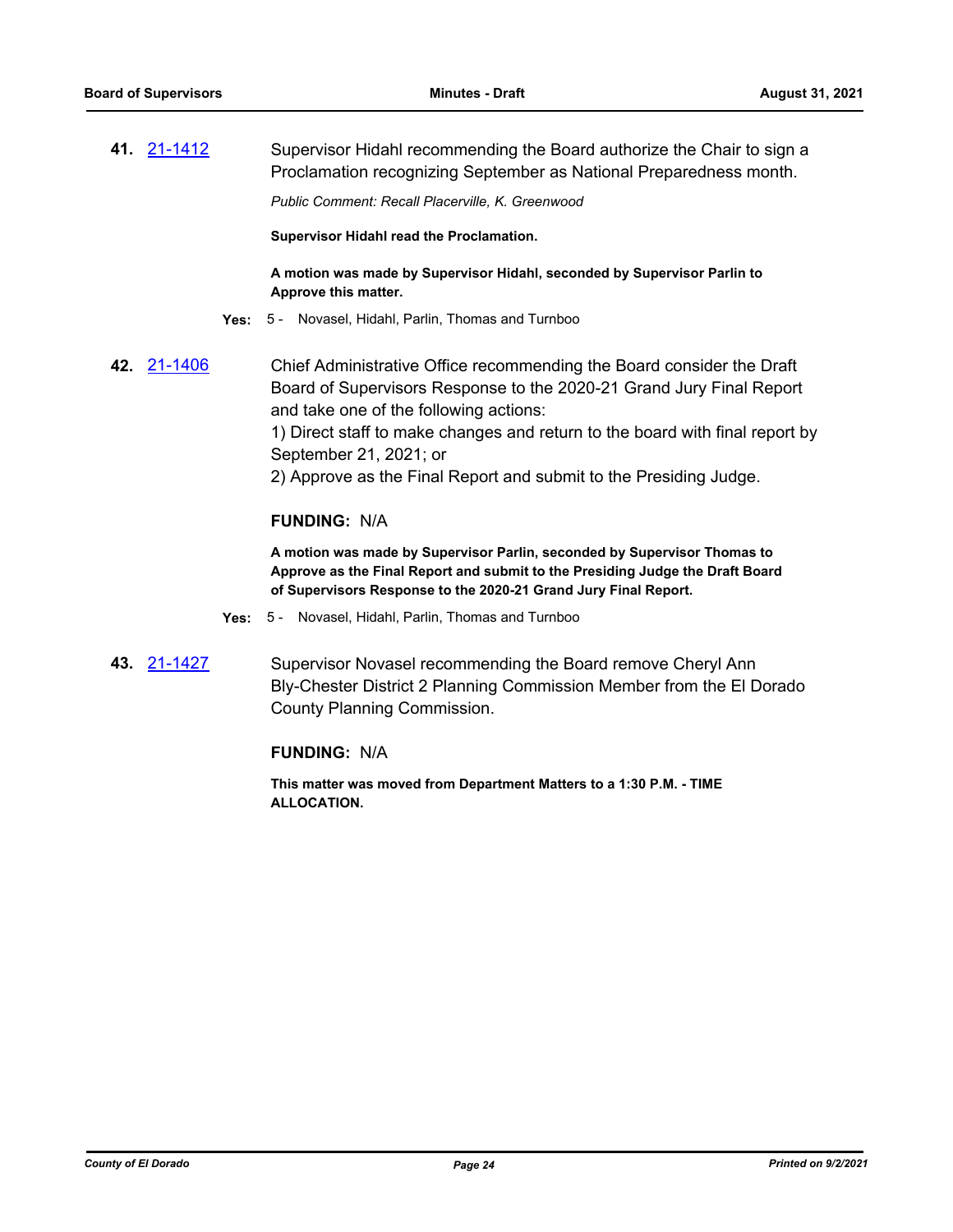#### **9:00 A.M. TIME ALLOCATION (Items will not be heard prior to time stated)**

**44.** [21-1397](http://eldorado.legistar.com/gateway.aspx?m=l&id=/matter.aspx?key=30292) HEARING - To consider the unanimous recommendation for approval from the Planning Commission on General Plan Amendment GPA21-0002/2021-2029 Housing Element Update; and recommending the Board of Supervisors (Board) take the following actions: 1) Adopt the California Environmental Quality Act (CEQA) Addendum to the El Dorado County's General Plan Environmental Impact Report (EIR), certified in July 2004 (State Clearinghouse Number 2001082030) demonstrating that the analysis in that EIR adequately addresses the potential physical impacts associated with implementation of the proposed project and the proposed project would not trigger any of the conditions described in the CEQA Guidelines Section 15162 calling for the preparation of a subsequent EIR or negative declaration based on the analysis prepared by staff;

> 2) Approve General Plan Amendment GPA21-0002 amending the General Plan to incorporate the 2021-2029 Housing Element Update based on Findings as presented by staff; and

3) Adopt and authorize the Chair to sign Resolution **107-2021** to amend the County General Plan to incorporate the 2021-2029 Housing Element Update.

**FUNDING:** General Fund and California Department of Housing and Community Development Local Government Planning Support Grants Program, Regional Early Action Planning Grants.

*Public Comment: K. Payne, R. Michelson, J. McGinnis, J. Gainsbourgh, J. Hire, Jen, L. Cauchon, A. Nevis, J. Short, N. Yanish, J. Robinson*

**Supervisor Hidahl opened the public hearing and upon hearing input from the public and staff closed the hearing.**

**A motion was made by Supervisor Thomas, seconded by Supervisor Parlin to Approve this matter including staff's following recommendations: 1) Adopt the California Environmental Quality Act (CEQA) Addendum to the El Dorado County's General Plan Environmental Impact Report (EIR), certified in July 2004 (State Clearinghouse Number 2001082030) demonstrating that the analysis in that EIR adequately addresses the potential physical impacts associated with implementation of the proposed project and the proposed project would not trigger any of the conditions described in the CEQA Guidelines Section 15162 calling for the preparation of a subsequent EIR or negative declaration based on the analysis prepared by staff;** 

**2) Approve General Plan Amendment GPA21-0002 amending the General Plan to incorporate the 2021-2029 Housing Element Update based on Findings as presented by staff;** 

**3) Adopt Resolution 107-2021 to amend the County General Plan to incorporate the 2021-2029 Housing Element Update;**

**4) Change HO-11 from secondary dwelling units to accessory dwelling units; and 5) Include Public Hearing information to capture the Planning Commission and Board of Supervisors hearing actions.**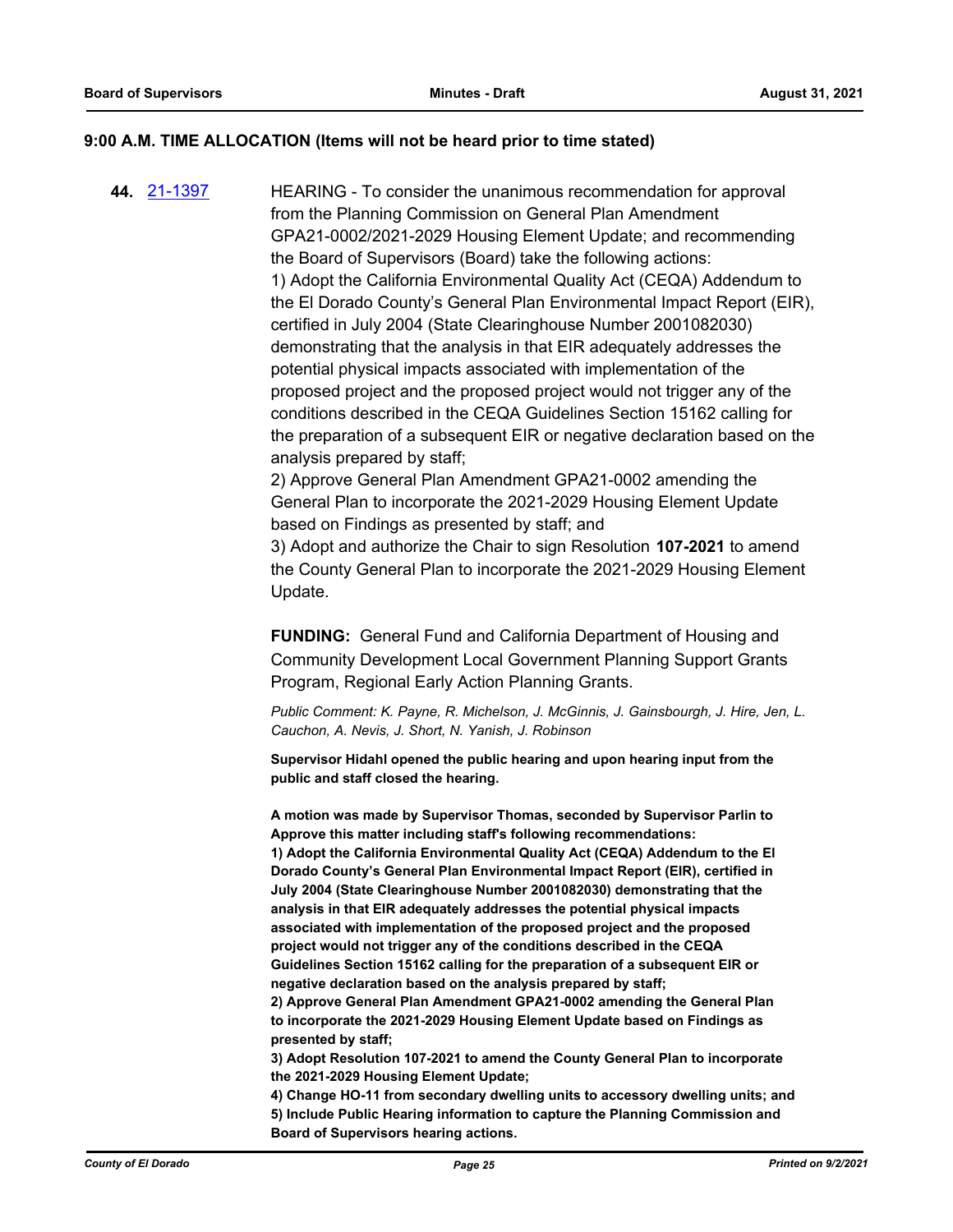#### **Yes:** 5 - Novasel, Hidahl, Parlin, Thomas and Turnboo

#### **11:00 A.M. TIME ALLOCATION (Items will not be heard prior to time stated)**

**45.** [21-1366](http://eldorado.legistar.com/gateway.aspx?m=l&id=/matter.aspx?key=30261) Health and Human Services Agency (HHSA) recommending the Board receive a presentation and update regarding the El Dorado Opportunity Knocks Homeless Continuum of Care Program (EDOK) and related HHSA homeless grants, program outcomes, and upcoming opportunities, including an update on the steps remaining to finalize the EDOK Homeless Strategic Plan.

# **FUNDING:** N/A

*Public Comment: P. Vandercar, J. McGinnis, M. Dion-Perry, R. Michelson, J. Gainsbourgh, T. Smith*

**The Board received a presentation and an update regarding the El Dorado Opportunity Knocks Homeless Continuum of Care Program (EDOK) and related HHSA homeless grants, program outcomes, and upcoming opportunities, including an update on the steps remaining to finalize the EDOK Homeless Strategic Plan.**

#### **1:00 P.M. TIME ALLOCATION (Items will not be heard prior to the time stated)**

### **OPEN FORUM**

*Public Comment: R. Michelson, M. Lane, J. McGinnis, J. Gainsbourgh, K. Greenwood, T. Doyle, K. Davis, L. Pearson, S. Taylor, M. Rodriguez, C. Bly-Chester*

#### [21-1458](http://eldorado.legistar.com/gateway.aspx?m=l&id=/matter.aspx?key=30353) OPEN FORUM (See Attachment)

Open Forum is an opportunity for members of the public to address the Board of Supervisors on subject matter that is not on their meeting agenda and within their jurisdiction. Public comments during Open Forum are limited to three minutes per person. The total amount of time reserved for Open Forum is 20 Minutes.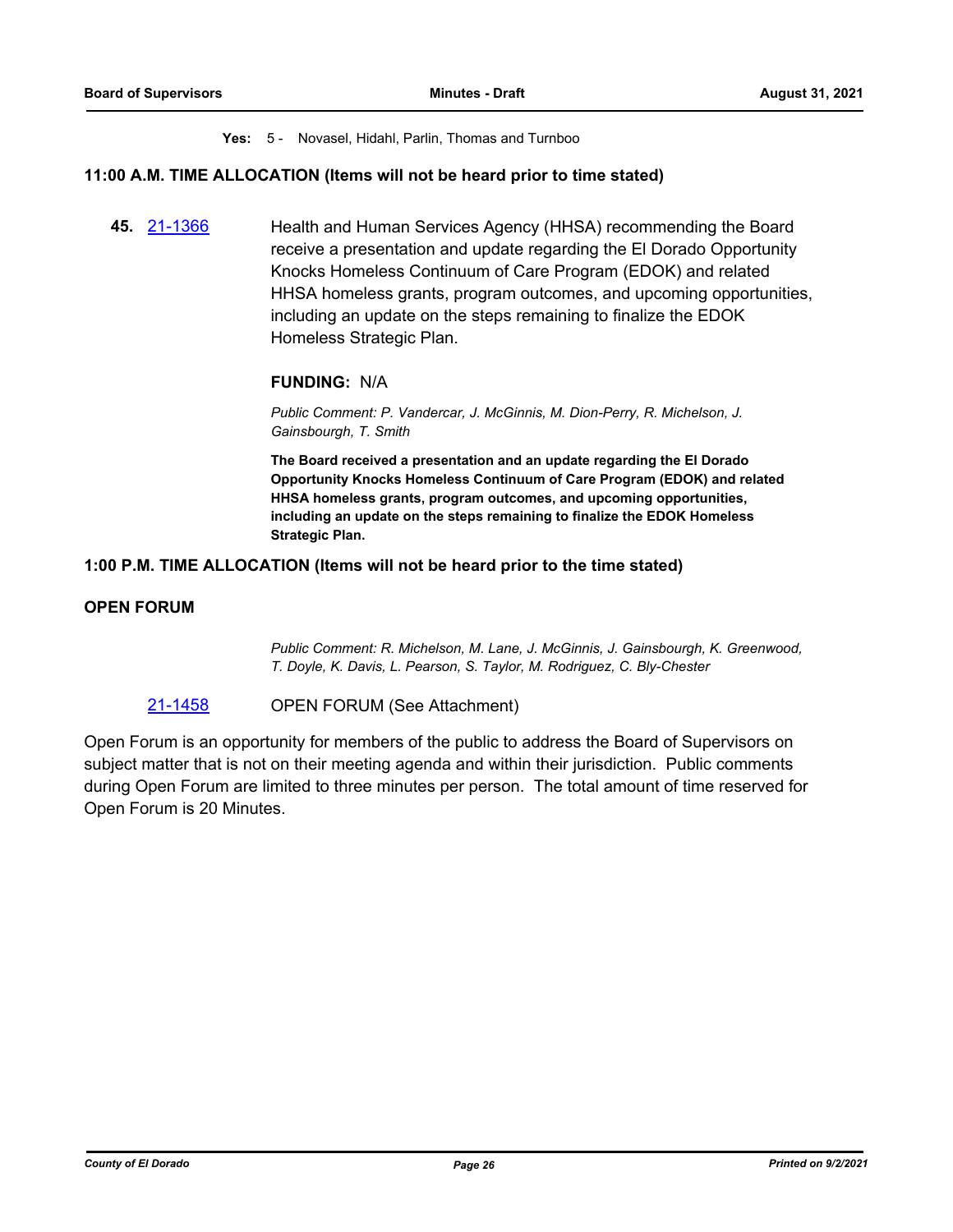#### **ITEMS TO/FROM SUPERVISORS (May be called at any time during the meeting)**

**Supervisor Thomas reported on the following: Visiting local assistance centers.**

**Supervisor Turnboo reported on the following: Constituent meetings. Visiting local assistance centers. Ride along's with Assembly member Kevin Kiley and Congressman Tom McClintok.**

**Supervisor Parlin reported on the following: House fire on Gold Hill. Ride along with Supervisor Turnboo.**

**Supervisor Novasel reported on the following: Update on fire in El Dorado County.**

**Supervisor Hidahl reported on the following: Local Agency Formation Commission monthly meeting. Southeast Connector Joint Powers Authority monthly meeting. Human Rights Commission meeting. Update on fire in El Dorado County. Vegetation Management efforts.**

#### **CAO UPDATE (May be called at any time during the meeting)**

**Don Ashton, Chief Administrative Officer, reported on the following: Provided an update on the fire in El Dorado County. Special Board meeting on September 10, 2021. Local Assistance Centers. Board needs to Adopt the Final Budget.**

**ADJOURNED AT 5:33 P.M.**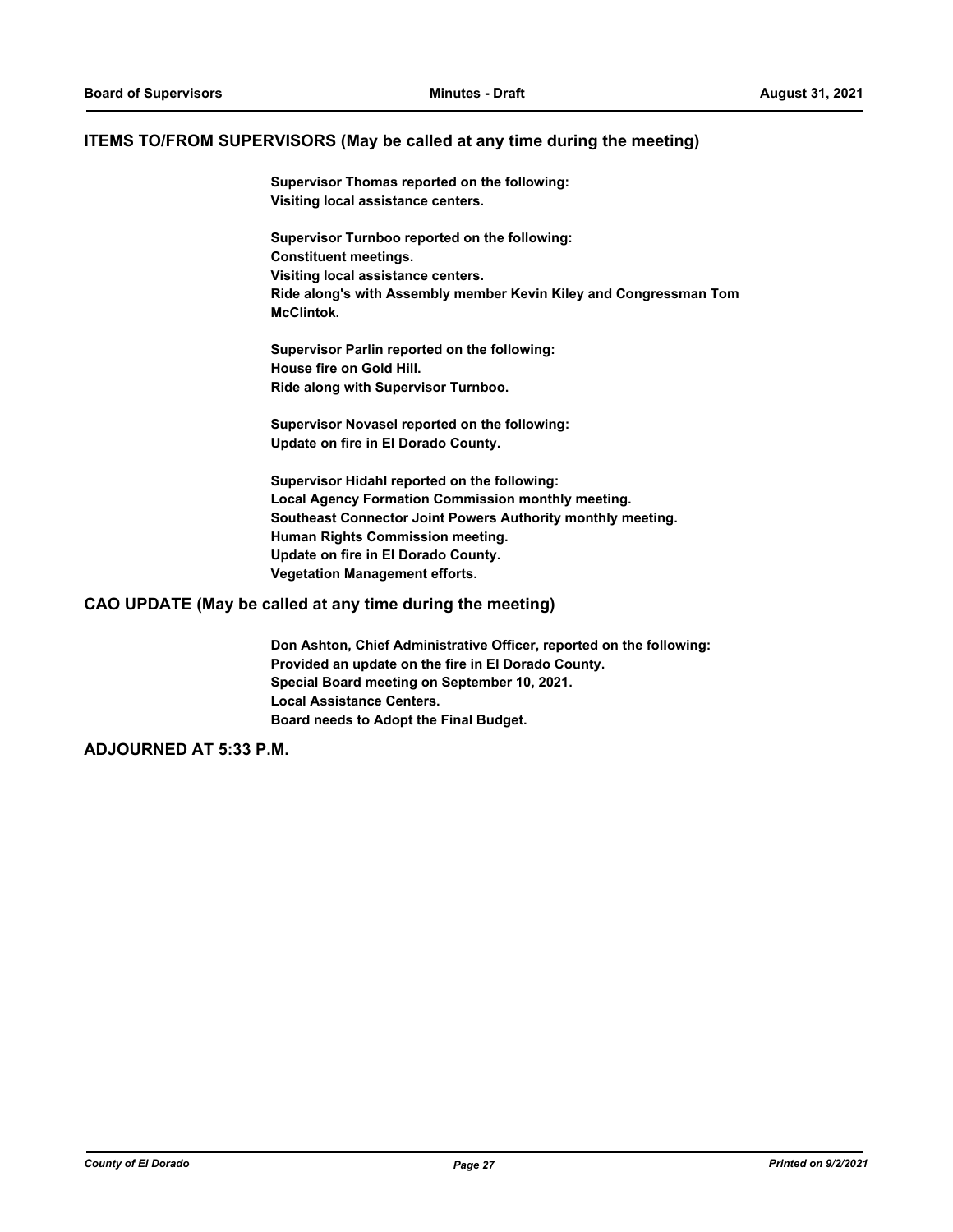# **CLOSED SESSION**

| 46. 21-1419 | <b>Pursuant to Government Code Section 54957.6 - Conference with</b>                                                                                                                    |
|-------------|-----------------------------------------------------------------------------------------------------------------------------------------------------------------------------------------|
|             | Labor Negotiator: County Negotiator: Director of Human Resources                                                                                                                        |
|             | and/or designee. Employee organizations: El Dorado County Employees'                                                                                                                    |
|             | Association, Local 1, representing employees in the Supervisory,                                                                                                                        |
|             | Professional, and General Bargaining Units; Operating Engineers Local                                                                                                                   |
|             | No. 3 representing employees in the Trades & Crafts Bargaining Unit; El                                                                                                                 |
|             | Dorado County Criminal Attorneys' Association representing employees                                                                                                                    |
|             | in the Criminal Attorney Unit; El Dorado County Managers' Association                                                                                                                   |
|             | representing employees in the Management Unit; Deputy Sheriff's                                                                                                                         |
|             | Association representing employees in the Law Enforcement Unit; and El                                                                                                                  |
|             | Dorado County Law Enforcement Management Association representing                                                                                                                       |
|             | employees in the Law Enforcement Sworn Management Unit. (Est. Time:<br>15 Min.)                                                                                                         |
|             | This matter was Continued to September 10, 2021.                                                                                                                                        |
|             |                                                                                                                                                                                         |
| 47. 21-1395 | <b>Conference with Legal Counsel - Significant Exposure to Litigation</b><br>pursuant to Government Code Section 54956.9(d)(2). Number of<br>potential cases: (1). (Est. Time: 20 Min.) |
|             |                                                                                                                                                                                         |
|             | This matter was Continued to September 10, 2021.                                                                                                                                        |
| 48. 21-1401 | <b>Conference with Legal Counsel - Significant Exposure to Litigation</b>                                                                                                               |
|             | pursuant to Government Code Section 54956 9(d)(2) and <b>Initiation of</b>                                                                                                              |

pursuant to Government Code Section 54956.9(d)(2) and **Initiation of Litigation** pursuant to Government Code section 54956.9(d)(4). Title: Number of potential cases: (4+). (Est. Time: 15 Min.)

**This matter was Continued to September 10, 2021.**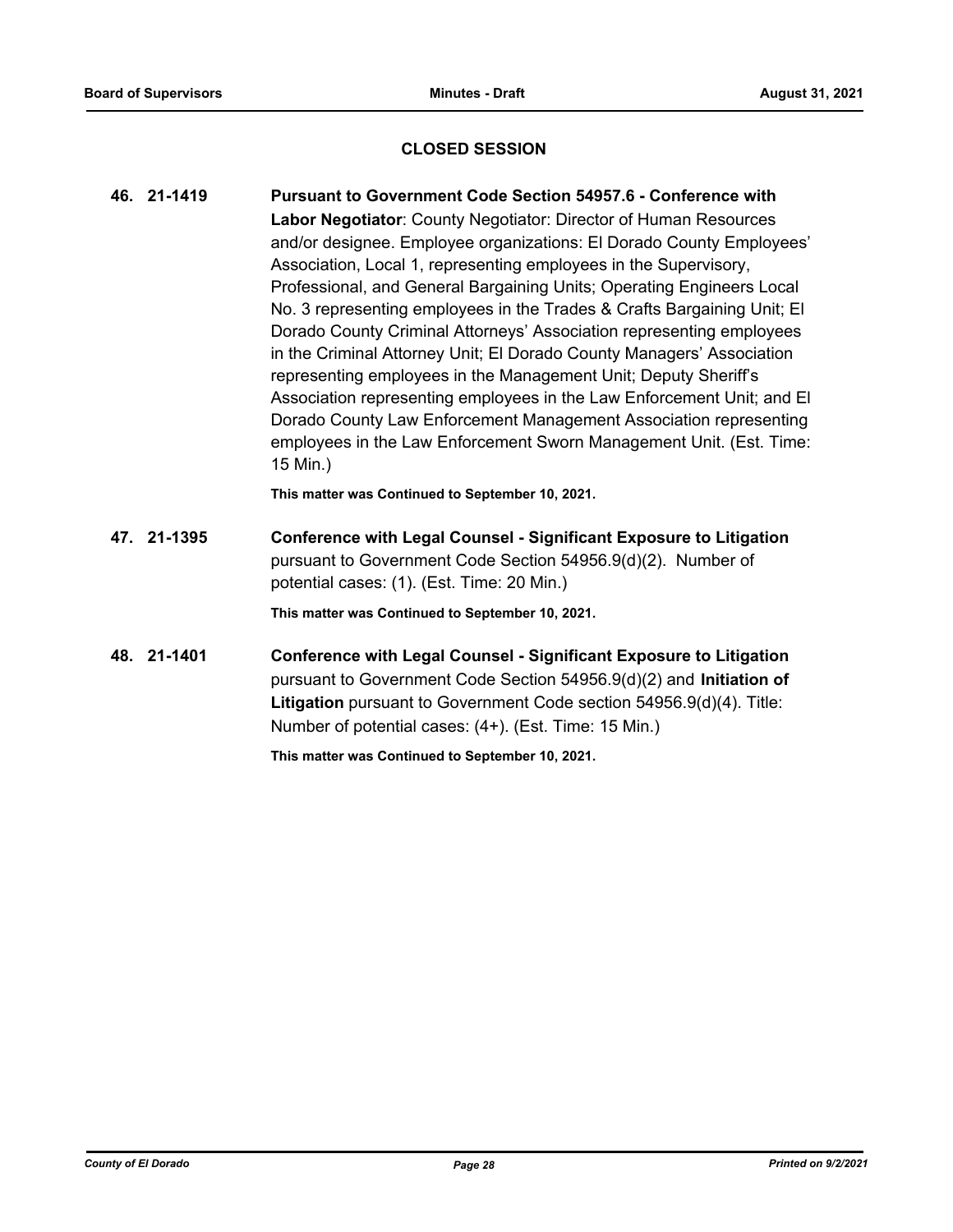On August 19, 2003, the Board adopted the following protocol: It is a requirement that all speakers, County staff and the public, when approaching the podium to make a visual presentation to the Board of Supervisors, must provide the Clerk with the appropriate number of hard copies of the presentation for Board members and the audience.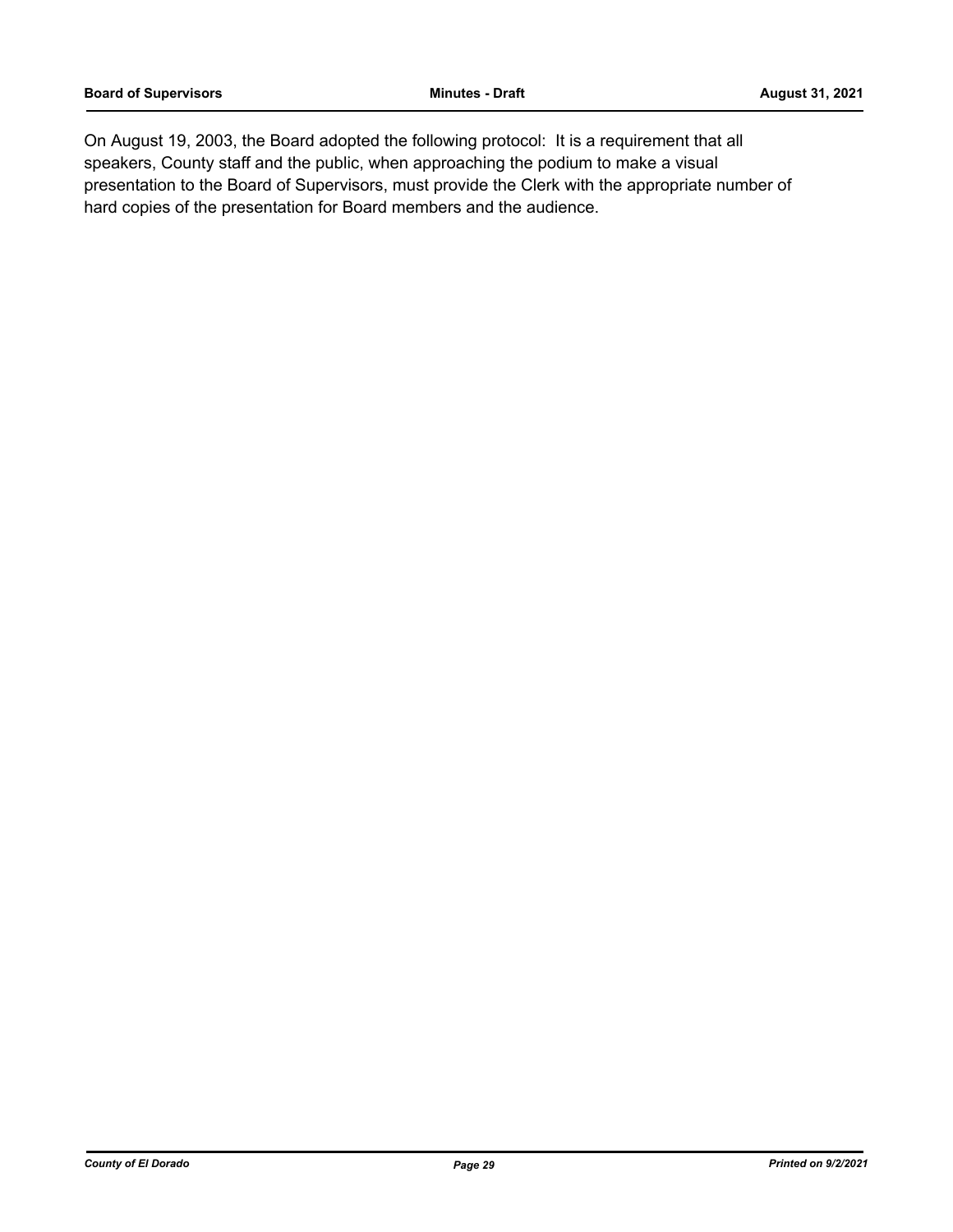# **ADDENDUM**

## **HEALTH AND HUMAN SERVICES - CONSENT ITEMS**

**49.** [21-1435](http://eldorado.legistar.com/gateway.aspx?m=l&id=/matter.aspx?key=30330) Health and Human Services Agency recommending the Board: 1) Accept, with gratitude, a donation of \$10,000 from RS Analysis, Inc., to the Pet Aid Fund, to support efforts by the Animal Services Program during the Caldor Fire; and 2) Authorize the Health and Human Services Agency Director, or designee, to execute document(s) relating to the donation from RS Analysis, Inc., to the Animal Services Program.

**FUNDING:** RS Analysis, Inc.

**This matter was Approved on the Consent Calendar.**

# **LAND USE AND DEVELOPMENT - CONSENT ITEMS**

**50.** [21-1430](http://eldorado.legistar.com/gateway.aspx?m=l&id=/matter.aspx?key=30325) Department of Transportation recommending the Board: 1) Authorize the Chair to sign the retroactive Emergency Land Use Agreement 1291S82K4095, FENIX 5967, with the United States Forest Service accepting funds with a not-to-exceed amount of \$25,000 for the use of one acre of land at the Maintenance Yard located at 2441 Headington during the Caldor Fire; and 2) Delegate signature authority to the Director of Department of Transportation to sign any additional Land Use Agreements or Facility Use Agreements for 2441 Headington Road with the United States Forest Service or CalFire during the Caldor Fire with a not-to-exceed amount of \$65,000.

**FUNDING:** Incoming Revenue, United States Forest Service.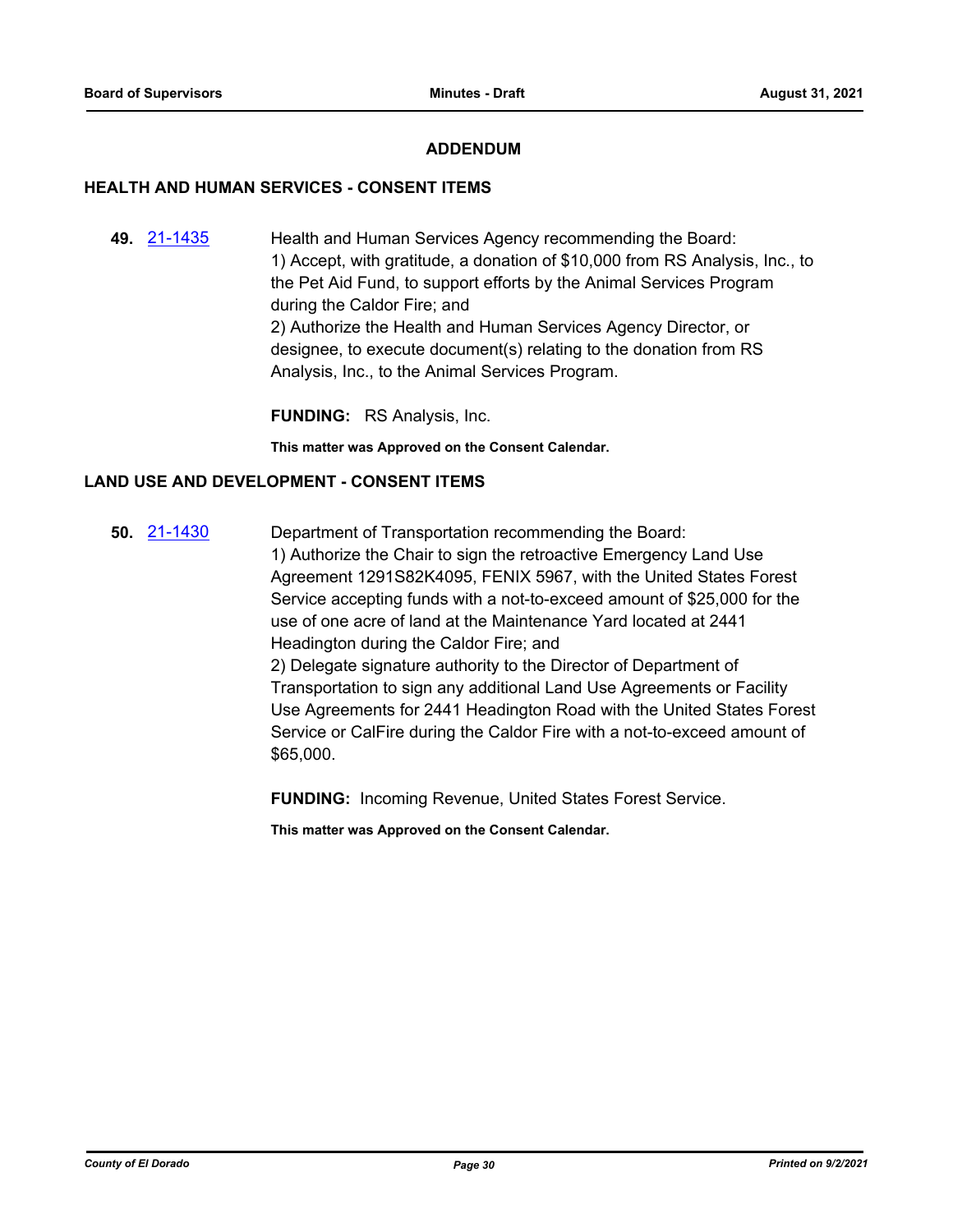### **DEPARTMENT MATTERS (Items in this category may be called at any time)**

#### **Item 3 has been moved from the Consent Calendar to Department Matters**

**3.** [21-1373](http://eldorado.legistar.com/gateway.aspx?m=l&id=/matter.aspx?key=30268) Chief Administrative Office recommending the Board to consider the following:

> 1) Adopt and authorize the Chair to sign Resolution **108-2021** to waive the 180 day waiting period for extra help employment of a CalPERS retired annuitant in order to fill a critically needed position within the Chief Administrative Office;

2) Authorize appointment of Greg Stanton as an extra help Principal Management Analyst, effective September 11, 2021; and 3) Authorize an exception to the Personnel Rule 604.3 to hire at Step 5 (\$61.88 hourly);

#### **FUNDING:** General Fund.

*Public Comment: R. Primentel, R. Michelson, J. Gainsbourgh*

**This matter was moved from the Consent Calendar to Department Matters.**

**A motion was made by Supervisor Turnboo, seconded by Supervisor Parlin to Approve this matter and Adopt Resolution 108-2021.**

**Yes:** 5 - Novasel, Hidahl, Parlin, Thomas and Turnboo